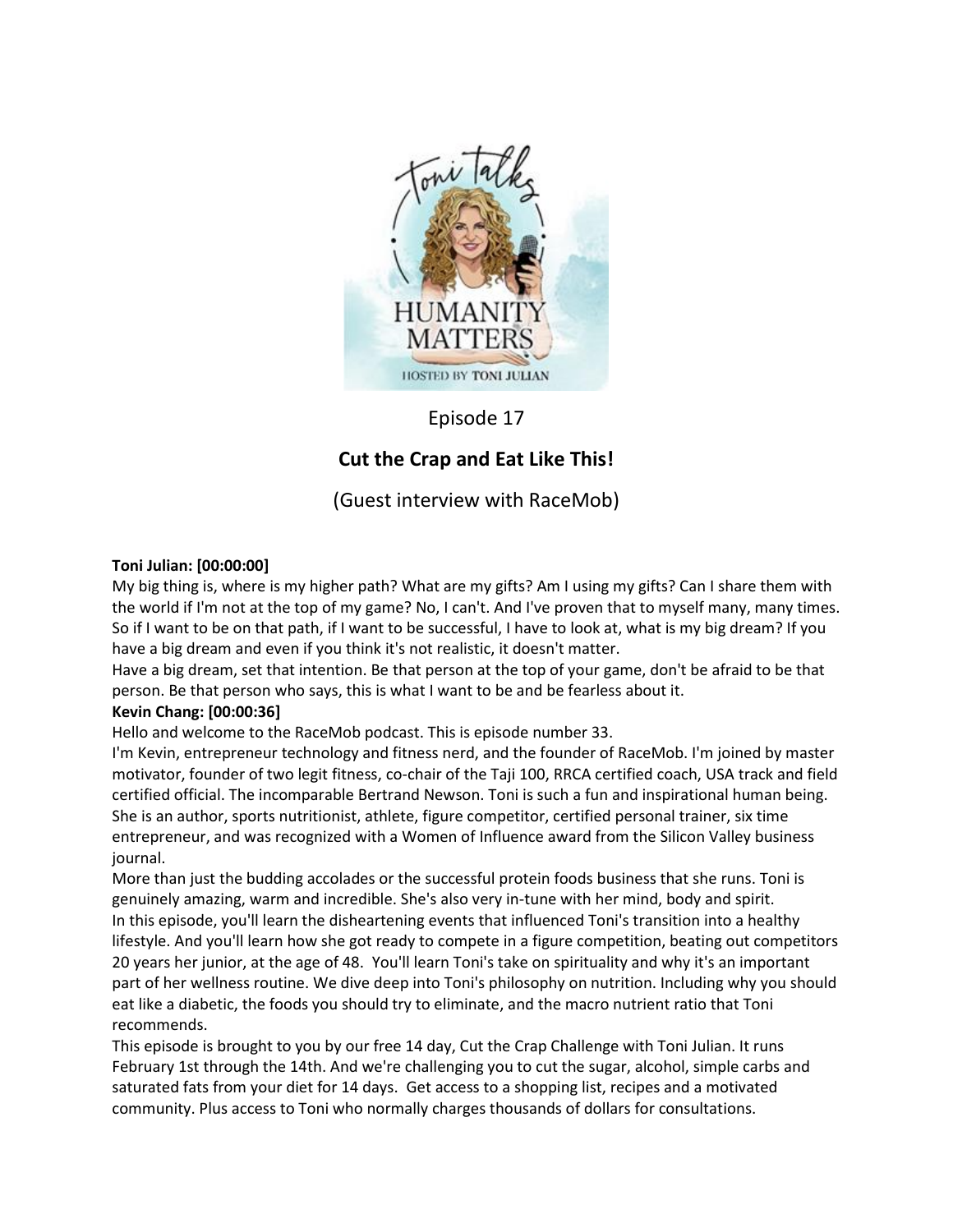You'll be able to post an emoji every day. If you're successful in cutting the crap, you'll be entered to win some prizes worth over a hundred dollars.

Just visit race. mob.com/cut-the-crap, all hyphenated.

All of the show notes are available online at racemob.com/podcast.

And without further ado, here's our conversation.

# **Bertrand Newson: [00:02:48]**

Hello, RaceMob family. You're in for real treat today. We have an entrepreneur businesswoman and someone who has expertise in nutrition and the ability to move the human spirit. Toni Julian

# **Toni Julian: [00:03:03]**

Thank you so much. That was just an amazing intro. Thank you.

# **Kevin Chang: [00:03:09]**

Well, I mean, Toni, you and Bertrand have known each other for a couple of years now. Right? Can you dive into how you guys met the first time?

# **Toni Julian: [00:03:15]**

Yeah, absolutely. I think it's probably been five or six years through a mutual friend, Bob Anderson, who's the founder of Runner's World magazine.

And I got to know Bertrand there and then started doing a performance trial. And that's when we really got to know each other was through a performance trial with one of my products through a Stanford physician. And. It has just kind of unfolded. That was about six years ago now, Bertrand?

# **Kevin Chang: [00:03:43]**

They had you going through trials, eating nutrition, figuring out how the nutrition affects your performance?

# **Bertrand Newson: [00:03:49]**

I felt like a world-class athlete because one, the professionalism of the trial. It was, I mean, Toni's performance protein. And it was based at a local high school - Valley, Christian. There were multiple subjects or people participating in this study. There was an oxygen test and taking your blood pressure. There were prescribed distances on the track, it was like, wow, this is super cool. And it was multiple weeks, I think, four weeks, Toni, thereabouts. You would know better than me. And it worked. I mean, the before and after being able to measure someone's baseline, the questionnaire for the participants was very, very good. And it gave you the opportunity to really look and see what your food consumption was pre-workout and post-workout.

And, you know, utilizing the old meal pre-workout and then seeing if it did have some level of improvement and being able to sustain your energy, because there's some foods you can take that where you, maybe it spikes your energy and there's a big crash, but the ability to sustain energy and the related impact on performance is profound.

And through that process, I mean, Toni has become a great friend. I've utilized her product on multiple races. That has fueled me to multiple PRs - and I'm not a paid endorsed athlete and the rest is history. So big fan of Toni's in general. She's used to putting out so much grace, and we're all fortunate to hear her story today during our podcast.

# **Kevin Chang: [00:05:14]**

Yeah. So we'll get into the product, in a little bit, but I mean, Toni, you have such a profound introduction into the fitness world in general. Can you dive into that initial story and how you found fitness?

# **Toni Julian: [00:05:26]**

Sure, absolutely. Well, I've always been very interested in health and nutrition. And I grew up in a family where nobody really exercised and my mom didn't eat well and she drank too much and she never exercised. I remember saying, I think I was about 10 and I said, mom, why don't you exercise? And she said, I do - I vacuum. And even at 10, I knew that that just really wasn't a good answer. And so I was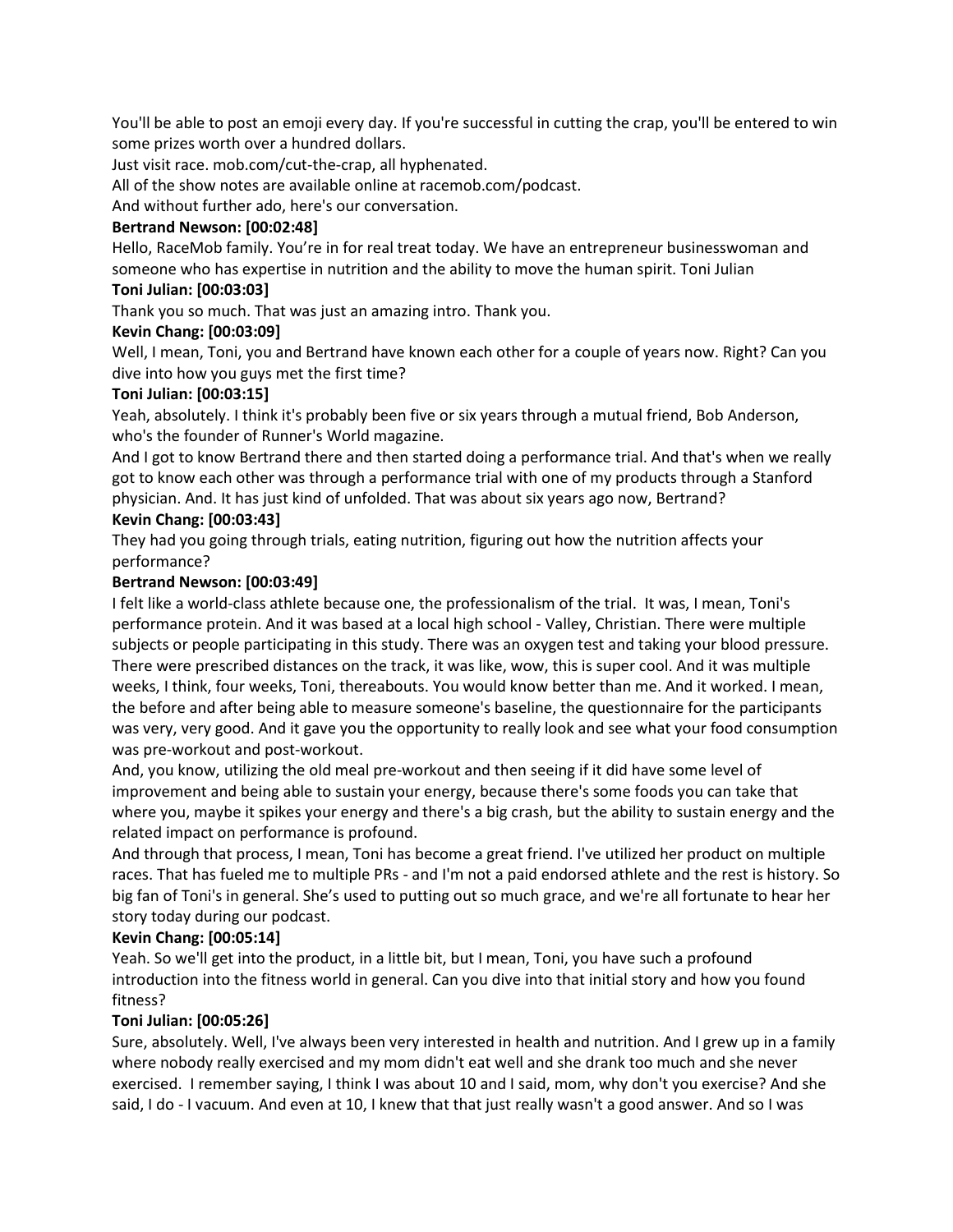raised in a fairly troubled environment. Our family was terrorized, victims of domestic terrorism. We had neighbors that threw tear gas bomb into my bedroom window. There was just all this chaos in my life. And we can go into that later, if you like, but I really was just in this situation where health wasn't a priority or there was chaos in my life. So I started getting into gymnastics in seventh grade, and then it took me all through high school where there was discipline and you go and you work and you feel good. And so you could take yourself out of emotionally charged, potentially negative or damaging or deconstructive situations through fitness. And then I also knew, just kind of being a, having a sensitive body type, that I knew that when I ate well, I felt good and that also can help elevate oneself through life. So, you know, just kind of clipping along through life.

Then I started several businesses and I got to this point in my life where I started getting sick and friends started getting sick. When I was about 48 years old, I was diagnosed with early stage pre-cervical cancer. And I thought, well, wait a minute. I'm thin, I'm a size four. What's the deal? And I really had to take a close look at why that was. And my diet wasn't good. So this whole thing about being thin and being healthy is really a falsity. You know, a person can be of any size and any body shape, and I believe that, and still be healthy through nourishment, through movement, and things like that.

So that was a big wake up call for me. I went through surgery. And then at that same time, I had a girlfriend – we were best friends since the seventh grade. And I had moved to Morgan Hill from San Jose in the seventh grade. And she had pancreatic cancer. And as you know, that is not something really, it's not very survivable. And so she was just one of these people in my life. When I moved to Morgan Hill, I just wasn't popular, had all this curly hair, people had straight hair and I just didn't feel like I fit in very well in any environment. And she just loved me unconditionally. And I just thought, well, what a wonderful person. So she ended up passing and I decided at that point it was just so tragic to me. Here's this beautiful person, and I was sick too, but I couldn't even tell her that I was sick because she had something far worse. So I was with her and with her children and with her family and, as she passed, it was a little unexpected in terms of the timing.

But, you know, I found myself the very next day on a plane to Italy. We had a trip that we had planned prior to that. And I thought, what can I do to take this situation and this experience and turn it into something positive? And so I never really went to church, but I went into all of these amazing churches in Italy. I mean, you... I'm sure you've seen them - amazing, powerful places. And hardly anyone went in there to pray. They went in to look at all the beautiful art, but I went into these little places for prayer and I just put my intention out there. It was like, what can I do to help people? And I knew that I had to make some big shift in my life, and not only for her to find some purpose and some meaning out of this, but for myself as well.

So I went on this quest to basically change my life, reinvent myself. And I love that word – reinvention because we can all do it at any time. Today is a new day. We are in the now and you can make your future, literally, whatever you want. So even if people aren't healthy now, or even if they're not runners now, they can be by perseverance and setting that intention to do it. You know, my diet was really not good. It was, you know, coffee in the morning, no breakfast, lean cuisine at lunch, 300 calories, high sodium, no nutritional value, diet Cokes in the afternoon, one at night and I'd come home and I was nutritionally starved by 6:00 PM. I was already ravenous, you know, not only from a caloric standpoint, but from a nutritional standpoint. And so I wasn't really functioning at my best and I was lean and I was pretty fit looking. You'd never ever know, but clearly, if you know, you're going to be 48 years old and get cancer something's wrong. And that was a big wake up call. So I just started working with people. I decided to change my life. I decided after I did all the nutrition, I'd start a fitness program for women.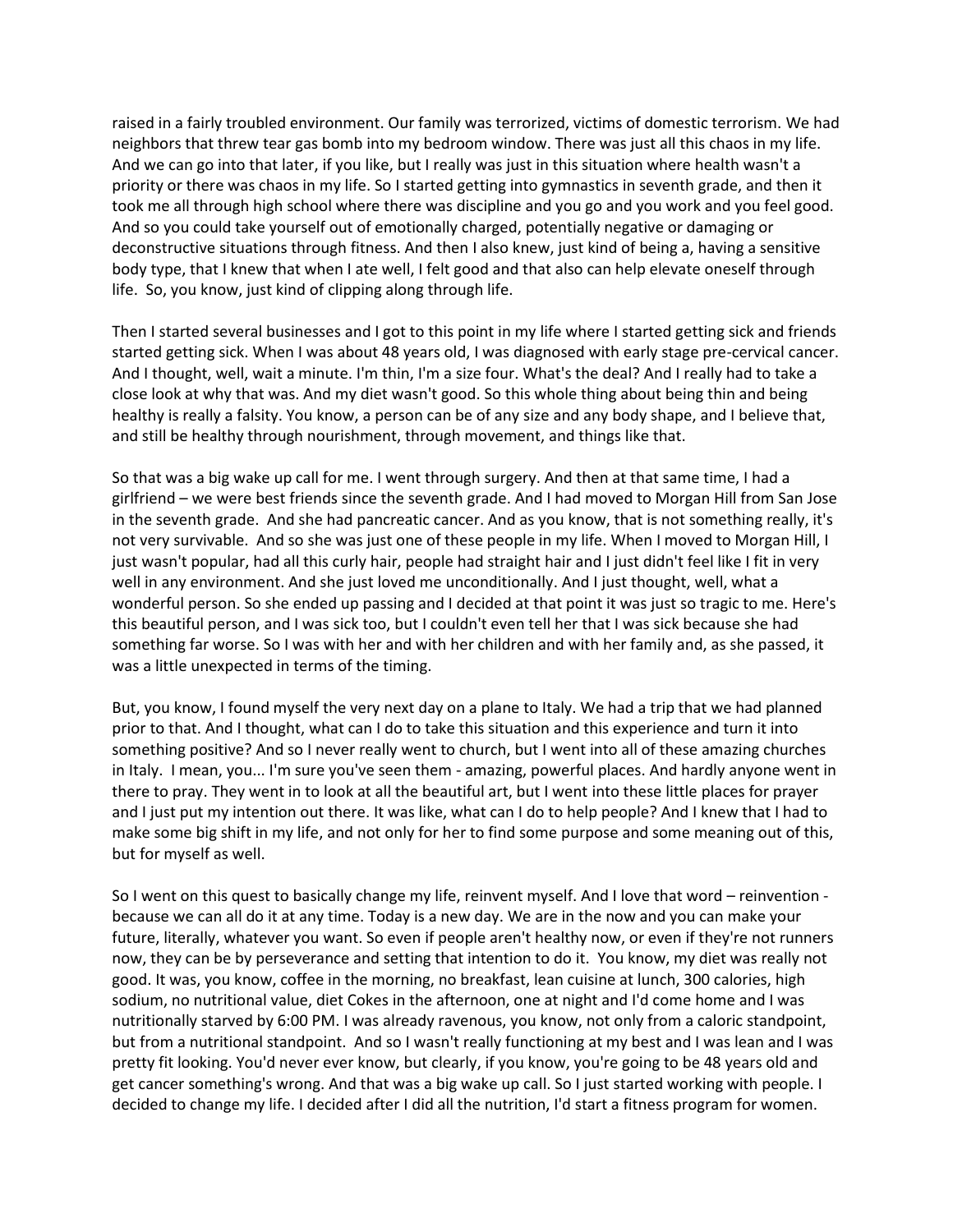I did that for 11 years, three days a week. I totally dialed in my nutrition. I cut out all the crap. I nourished myself with foods that would keep my body healthy and strong. And literally at 48, I hired a personal trainer and he encouraged me to do a figure competition. And I just said, what, like, no way I am so shy! I cannot get into a little, crystal blinged-out bikini. I was like, no way, but I decided, you know, some people might think about that for a few minutes. Or weeks. I thought about it for about 30 seconds. I said, okay, I'll take that challenge. And I said, what better than to push myself out of my comfort zone than to do something like that. And it wasn't at all for being on stage. It wasn't for attention. It was if I can improve my body composition to find, get as healthy as I can be, and if I could accomplish this and at, you know, 48, almost 50. Do well in this and lose fat, gain muscle, be strong. That's just icing for what I want to do in life.

So it just set me on a journey. And then I started helping people and building a business and my books and everything started focusing around this philosophy around nutrition. And it's kind of a unique one. I have to say it isn't, it isn't it to me. It should be common sense. But it really is based on the last 12, 13, 14 years of doing research and reading, of a science-based information experience with myself, experience with other people. I've gotten to really know how to connect with people on... it's not just the body, you know, it's not just the nutrition. But I became a certified personal trainer. It's the nutrition, it's the fitness, it's the spirit. It's our mind. It's our thoughts, our thoughts are things. It's all of that. So it has led me to, that's a very encapsulated, but I've owned six businesses, but that's a very quick overview into how I got from not being well to being where I am now.

#### **Kevin Chang: [00:12:15]**

And I love what you talked about around spirituality. You know, that it sounds like started a lot of the reinvention. That you mentioned going into churches, putting it out there, putting it out into the world. and the podcast itself, you host a podcast as well, and it talks about humanity. It's not just about the body and you know, just what you eat and the fitness aspects of it. It talks about spirituality. So can you talk to us a little bit about what spirituality means to you? You seem like a very soulful person as well. So talk to us about that.

#### **Toni Julian: [00:12:47]**

Oh, I would so love to! Thank you for asking me that question. Some people are a little intimidated about going there. You know, because it can be sensitive. I think spirituality is different for every person. We all have different ways of being in touch with that. And for some people it's religion. To me, it's not religious. Although I do have religious beliefs in certain aspects, but I think spirituality crosses all people. It crosses all purposes. For me, it is really being in touch with what our gifts are. It's being in touch with our purpose. And it is living in a space where your head is connected to your heart at all times. So, you're not just thinking about things. You're not just feeling things, but you're connecting those two together. And so what I found is my ability to really appreciate people has become so elevated. The ability to intuitively understand people has just exploded. The ability to connect with people, to help heal people. Like when people have issues. So many people have come to me with depression and anxiety, and I am not a psychologist and I'm not a doctor and I'm not a counselor, but I think there are healing aspects to spirituality when you can connect with people and you can listen to them and understand them and show them that there's a better way beyond what is happening right now that there's a path forward and there's a hopeful path.

And so what is interesting is about, let's see, it was probably about five, six years ago. I just became very interested in spirituality and I decided to sign up for meditation class. And I've been told Toni, you should meditate. And I'm like, what is this thing, meditation? I mean, I kind of knew what it was, but not really a lot. There can be a lot to that. And so I took a meditation class. And then I took a healing class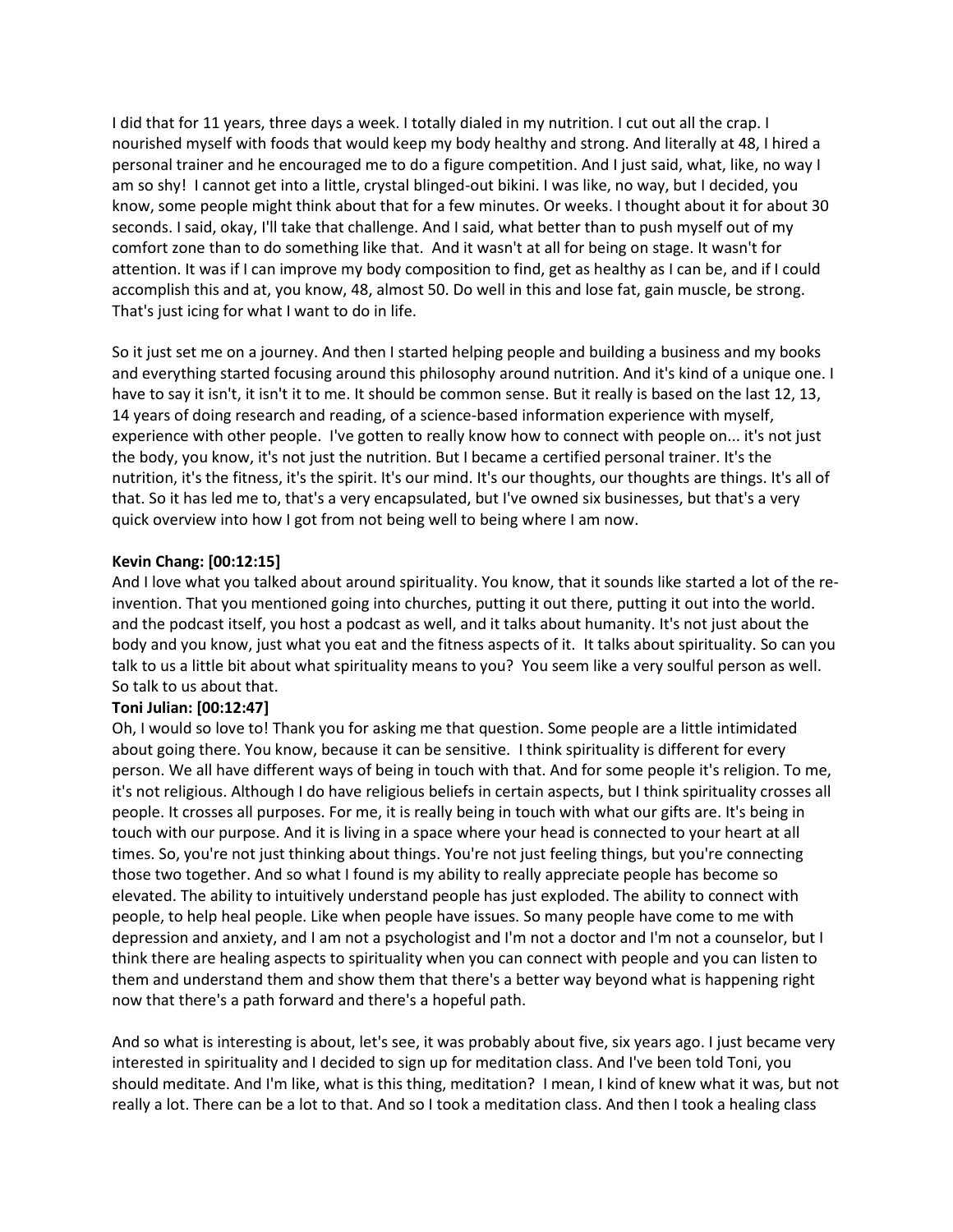and it was kind of more of a spiritual healing class and then a physical healing class. And then I took a clairvoyant class and I just started kind of delving more and more. And I was spending four evenings a week for three hours a night while I was taking care of a terminally sick parent. My father was sick. I was spending every day, all day with him helping him through multiple myeloma. And that's - if you haven't heard of it really quickly, it's a serious blood cancer where you develop tumors and all of your bones in the marrow and it fractures your bones. You actually lose the calcium out of them. So everything was fractured in his body. He was in horrible pain. He was given just a couple of months to live if that, and through nutrition and support and love and unconditional love, he survived five years to the day. So that was really huge. And it was a gift, and I was doing these classes around spirituality and

helping him at the same time.

And we had some great conversations. So dad, do you believe you go somewhere after you die? Nope. Nope, Nope, Nope. And I said, well, you might want to think about that. You know, so without inflicting any of my beliefs on him, we just had some great conversations. And it came to a point now where I am actually clairaudient. I can communicate a little bit with people who have passed. I actually can get downloads about things and directions in my life. Things to be watchful of. Sometimes I've received visions. Like I received one time, a vision of my father. Like, don't get into the car with your father. If he's driving. I would drive everywhere and I was able to forewarn my sister the next day, because she was taking him to appointment that I would normally, but I had a business conflict. And I said, Diane do not get into the car with dad. If he wants to drive, let him drive, but say, Hey dad, I'll meet you there, you know, at the doctors. And he went off the road - he was going down the freeway. He did all this. If she had been in that car with him, it would have had dire consequences.

So I have been able to tap into more than what we can see into this world of energy and you know, it has helped me to understand that we are all connected. We are all together. And so it brings me to this space of really wanting to help unify people, to help people connect their hearts to their heads, to have compassion for people, regardless, politically of all the unrest that's going on. All the civil unrest is we need to come together and it, all of this has got to just completely stop. So I am on that mission to do that, and the health and nutrition tie into that. But it's interesting. I never knew it would just be a component of this huge picture that really focuses on spiritual.

#### **Kevin Chang: [00:17:30]**

That's incredible. You summed it up, I mean, there is the mind, the body and the spirit. So you have to think of the whole body holistically. You touched on a subject real quick there at the end. And today we're actually recording this on Martin Luther King day. We had a little bit of pre-conversation before we got on air. And you had talked about a vision that you had in a dream that you had - do you want to share with our audience a little bit about that?

#### **Toni Julian: [00:17:55]**

Oh, I'd love to, you know, you can't ask any question of me that's too personal.

I am very, very open. Yeah, so I was so excited this morning because when we had scheduled this podcast, a friend and I had a conversation and, you know, when do we do this? And I looked at MLK day and I thought, well, it is a really wonderful day, and I will celebrate that. And being able to celebrate that means kind of moving forward. But I did - I had this, dream. I thought the way of celebrating would be to share a dream because I have a dream and I, everybody has a dream in their life that they want to accomplish. And some people think it's not accomplishable, but I thought, why not just go out there and be big? So my dream is twofold. One is a prayer of togetherness and peace. And forgiveness. And then the other part of that is about two or three years ago, I had a dream where Michelle Obama came to me and we were just riding along in a car and I'm driving and she's in the passenger seat. And I just looked over at her like, Hey Michelle, like, Oh yeah, it's every day that Michelle Obama was in the car and I'm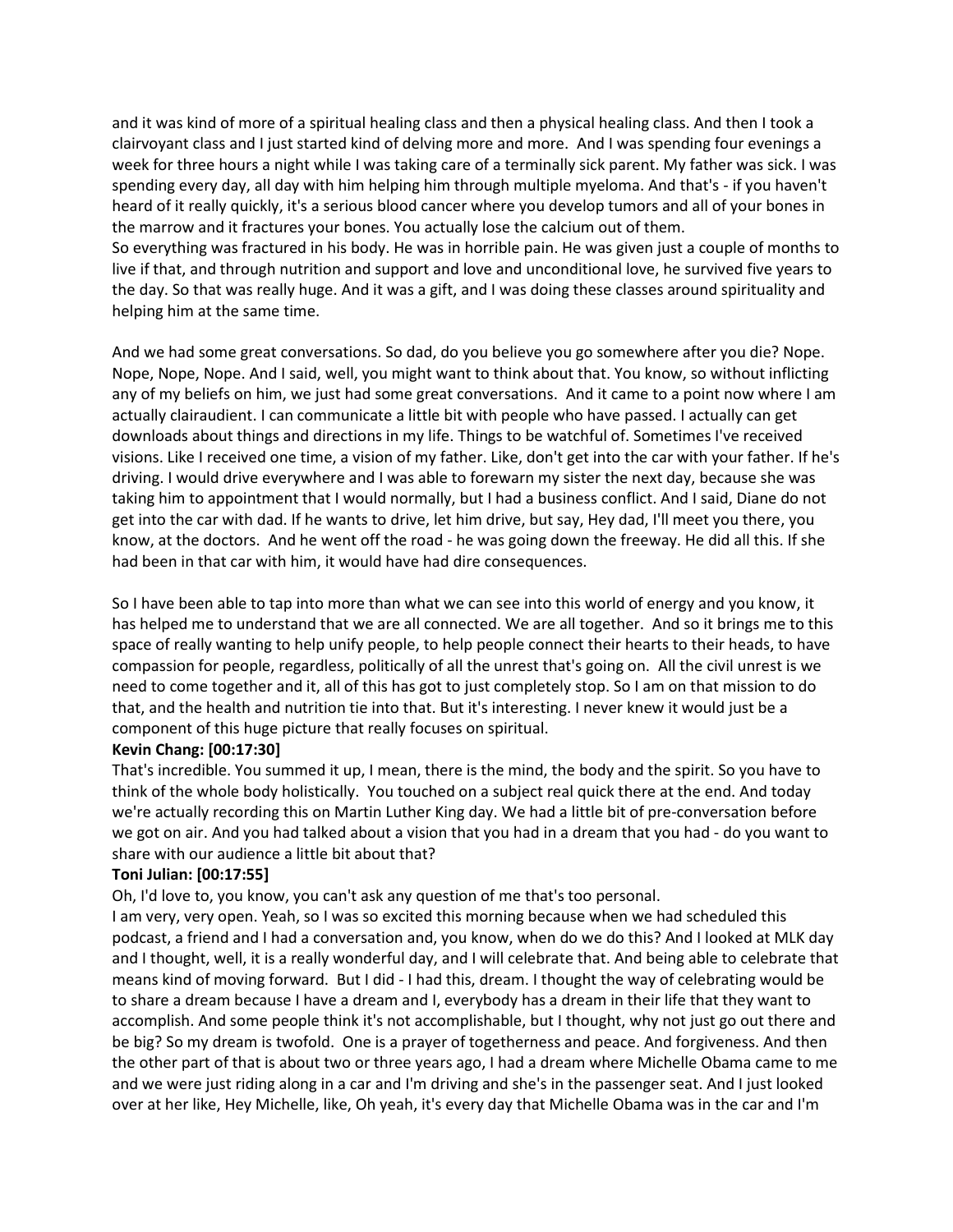like, Hey Michelle! And she said, you know, we need to work together. I said, I would love to do that. And she said, but not for two years. It's kind of like, maybe I wasn't ready for two years. And I wasn't. And she said, yeah, let's, let's connect in a couple of years. I said, great! So this morning I woke up and I went on my Facebook page. I have a page called Toni Julian's Group Hug, and I posted, you know, MLK day - what is your dream? And I posted my dream that I wanted to actually, my dream is I want to work with Michelle Obama. And so today I'm going to email her foundation website, I'm going to email her and I'm going to let her know that. And I think that there are just so many ways to do that. I know she's been involved in helping communities that are food deprived, food challenged, and here I have a food business. With a long shelf life that's inexpensive. What a, great way to perhaps connect and also elevate people and educate. And so that's my dream. I'll put that out there. I'm going to do that today. **Kevin Chang: [00:20:00]**

Incredible. I think it's such an amazing dream and why not? I mean, six time entrepreneur, one of the most influential women in Silicon Valley, there's no reason why they wouldn't be extremely lucky to have you contribute. And I mean, what a noble and amazing cause. I love that.

And I love how, you know, you're visualizing and then going and getting it. You know, we talk a lot. Coach B talks all the time about two things, one finding your why, which I think the spirituality really ties into finding your why, but then also a visualization, you know, visualizing for a lot of our athletes. I mean, it's finding that marathon and, you know, visualizing yourself at the finish line for you. Sometimes it's visualizing working with Michelle Obama and that foundation and what that means. And putting it out there in the world, and sometimes it's putting it out there for somebody higher up to answer, and sometimes it's putting it out there so that people hold you accountable and hold you responsible.

So I just, I love that story.

#### **Toni Julian: [00:20:56]**

Thank you. And if I can add to that, you know, finding that why, when you visualize. You're actually creating that to happen. And whether you are spiritual or not, visualizing, setting intention, people have different words for it. But there was some research that I saw that I was reading just last night, where there was a study where they took two different groups of cohorts and one group had to do some weight training. So, okay. Lift these dumbbells. We're going to work out that bicep. And in X number of weeks, we're going to test your muscle strength. And then they had a group, a kind of a placebo group where they were told don't do that. I want you to lay still for 10 minutes, and I want you to visualize and use all of your senses and make it a very highly emotive, you know, strong feelings around it. You know what you're doing and visualize working that bicep. The people that worked at that bicep improved to the same degree as actually doing it. So when you're thinking about something, your mind, your body doesn't know the difference between you actually envisioning it and it actually happening. And so it prepares your body to be able to move forward. So if you can picture yourself like this morning, I woke up, I was thinking, okay, I'm going to picture myself running, gliding, like effortlessly and picking up speed and building this muscle. I just pictured myself doing this. And if you can picture it, your body is preparing your mind to perform.

#### **Bertrand Newson: [00:22:20]**

I mean, the power of visualization, being able to take yourself there to that finish line, and then being able to draw on the cause you can kind of feel the elation, you know, you can feel the sense of pride and accomplishment. If you take yourself to that. While I just completed in my mind, my very first half marathon or my very first race. I never thought this was possible. And being able to channel and repurpose that energy to a calendar or your support group, or see working out some mentoring to help you get on that journey. But to channel again, putting yourself there in the moment and feeling it can be life-changing. It really can.

**Kevin Chang: [00:22:58]**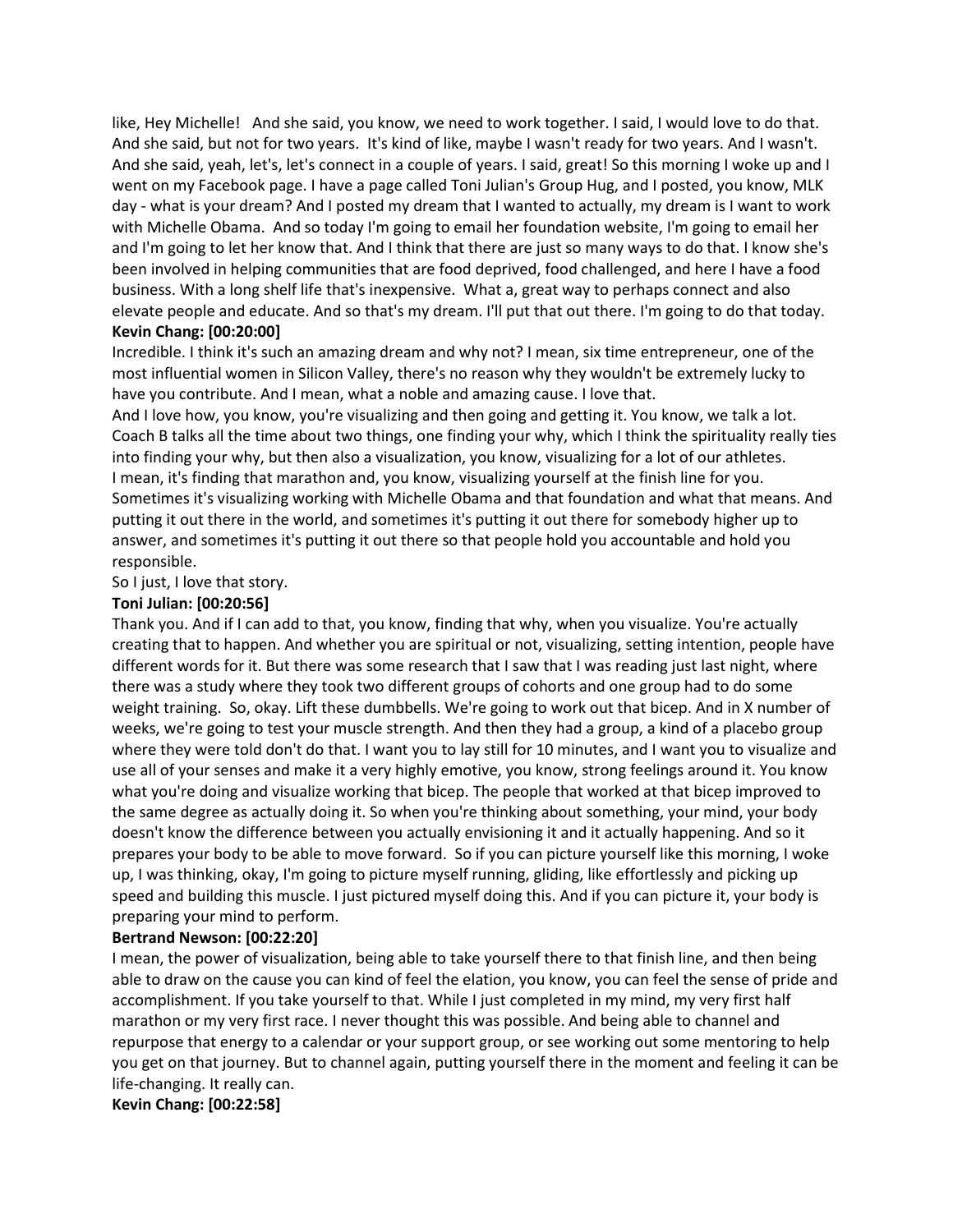Two things. One, I mean, I want to dive in at some other point about the meditative experience, especially while running. Cause I think a lot of us use running for therapy and if there's any takeaways or anything that we can learn from that, but I really want to dive into, and maybe that's a whole other podcast in and of itself because what I really want to dive into is nutrition during this episode. And you talked about back before you were 48, eating lean cuisines, drinking diet sodas, drinking a glass of wine or two. And so what I took away from that is a calorie isn't always a calorie, right? Your lean cuisine is 238 calories, but the sodium, and the other macros that are part of that doesn't really nourish your body. So can you talk to us about your philosophy around nutrition?

#### **Toni Julian: [00:23:47]**

Oh yes, I'd love to. You know, a calorie is not a calorie. When you take in food, it breaks down into chemical messengers, which tell your body what to do. So a calorie is not fuel-- calories are the food that breaks down into chemicals in our body and it burns as an ash, either alkaline or acidic, and it affects our pH balance.

Just like a pool, right? Our bodies are so complex. And so, you know, you could take in the right amount of calories. I mean, we've all seen programs about that. You take in number of calories and people get sick and they're almost dying because they're just eating fast food. So we know that a calorie is not a calorie. We can see a person that eats the same amount of calories that is a healthy diet and a person who eats the same amount of calories within an unhealthy diet.

I actually have a photo in one of my presentations and it's a woman in her eighties and she's like looking to sunshine and she's vibrant. She's just thriving. And then there's another photo of a woman, she's on oxygen. She's frail. Her skin is gray. She was with a walker and these women are the same age. And so, you know, the quality of our food is probably the most important thing that we can do for ourselves. Portion control is next, right? So food quality - and there've been so many false assumptions in food - so many people tend to listen to whatever's out there. Carbs are bad. Well, carbs are not bad, you know, the right carbohydrates. Anything white is not good, but you get into Brown rice and you get into quinoa and you get into some of the starchy carbohydrates and you know, the good carbs of course also include vegetables and fruits.

And so some people will stray away from those because they think they shouldn't eat them. My philosophy toward healthy eating is common sense to me. And that is all of the food groups, all of the whole healthy, natural foods, but combined in a way where all the macronutrients are balanced. And when I say macronutrients, I mean, for people who may not understand the terminology just yet, macronutrients are the macros that are lean protein, complex carbohydrates, and healthy fats. All right. Then you have micros, which are, you know, some of your vitamins and zinc and things like that. So when you look at the macros in the food group, it's the lean proteins would be like, chicken and turkey and seafood and that kind of thing. And we talked about the complex carbs. So it's oats and grains and fruits and vegetables and healthy fats, things like avocado and flax seed oil, ground flaxseed meal, those types of things.

My philosophy has been that if you can balance out your macros at every single meal, what that will do for you is it will metabolize slowly so that you don't have spikes in your blood sugar and it will keep you fuller longer. What happens with people is they tend to graze. Sometimes I was like, I'm hungry. I'm gonna eat an Apple. Great. You eat that apple, you're hungry and an hour, hour and a half later, you have to eat again. And what happens in your body is that even though an apple is a complex carbohydrate and it's healthy, it elevates your blood sugar, it digests quickly. And then your blood sugar drops again. And so you don't stay satiated. So people that tend to - like in our lifestyle, it's so grab and go, people grab things quickly and eat them. They don't always prepare, or what I call assemble, the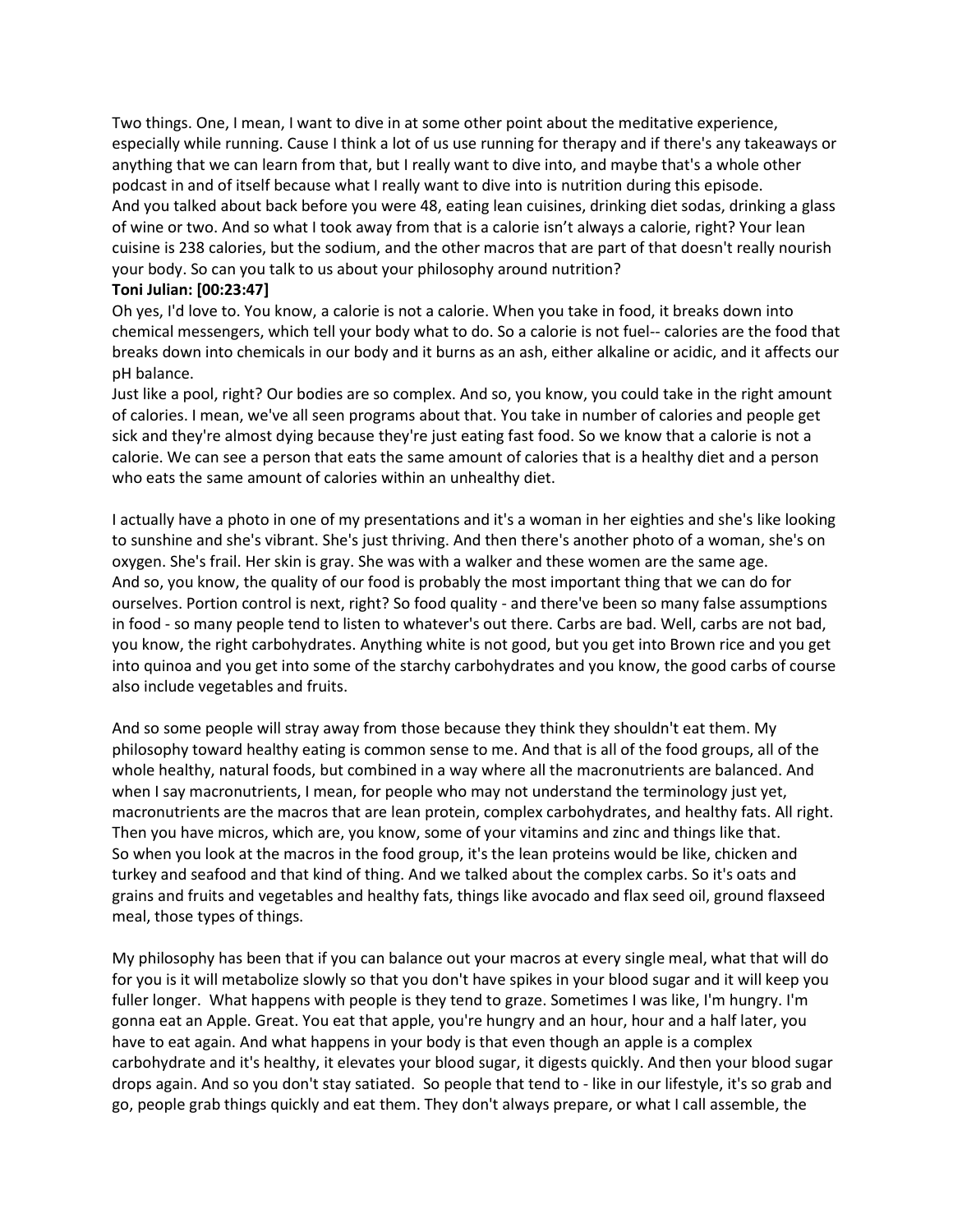foods properly together, and then they're hungry again and they don't know why they're hungry and they don't know why they have cravings. And those cravings happen because our blood sugar is out of balance, right? So when you eat something, you don't eat enough calories or you're eating foods that are processed or foods that digest really quickly. You get hungry, you run out of steam. You can't think properly and Bertrand, you know, when you're running, you have to have that fuel and that energy that is sustainable.

So not only does your energy need to be sustainable, whatever diet you're on needs to be sustainable. It needs to be easy to be able to implement. So my philosophy is eat like a diabetic, so you don't become one. And you won't believe how many pre-diabetic people come to me. People that are pre-diabetic or have diabetes. And so if you also look at another component of it, it's people that have health issues or weight issues, or even just energy issues. If you go to different doctors, if you go to a doctor because you have heart issues, they're going to say, go on a heart healthy diet, eat lots of whole grains. Do this, do this, the healthy fats, high cholesterol. Okay, you need to eat more fats that are high in Omega threes, like flax seed and cut out the saturated fats. And no trans fats. And so anyway, you know, if you go to all these different doctors for different health problems, they'll tell you to eat a certain way. So what I've done is I've taken all of that advice and all boils down to whole healthy food in the right proportion at the right time. So you give your body the nourishment, you regulate your blood sugar, you keep yourself satiated, so you don't have cravings. And that applies to a person that is an athlete or the everyday walking around person who just wants to feel good and be healthy. It's a whole approach, and I've taken it down from the performance trial that we talked about initially, that was to prove my theory of, if you can balance your macronutrients, then you can not only get sustained energy, we can get it at the end. And that's where that performance trial really kicked in. It was at that end, where everybody ran out of energy until they ate my food product, which was balanced macros. And that's where they were able to sustain it at the end where most people would just fall apart.

So I just take that with whole foods. And now I'm writing two books about what people can do to use foods in their homes, not my products. I'm not here to sell products. That's a tool for people who don't have the time is that they can take these whole foods, they can cook them a certain way, portion them a certain way, make it easy, they could cook, or they could assemble. And that lifestyle, that way of eating needs to be not a diet, but a sustainable lifestyle choice that makes you feel good. It makes you want to repeat that over and over again. Right. So that's my philosophy.

### **Kevin Chang: [00:29:51]**

I love it. I mean, and you touched on a subject in there about so many people being pre-diabetic. And I think a lot of that comes down to insulin resistance. You talked about blood sugar and keeping that constant and not having these giant spikes where your body's trying to release insulin into the bloodstream and your body starts becoming resistant to that insulin. And your body has to produce more and more and more, and eventually your pancreas can't produce it as efficiently anymore. And that's where you become diabetic. Can you talk a little bit about the body's processes and things that we can cut out of our diet as well.

### **Toni Julian: [00:30:28]**

Yeah. I love that question, and I am so pleased that you have that level of knowledge to be able to talk about that. That's uncommon. So yeah, absolutely. What happens in our bodies - and we've been talking about that first - is when we take in food, especially if it's food that's processed or just a carbohydrate, something that breaks down quickly, are circulating glucose in our blood gets too high in our bodies that's dangerous. Right? That's inflammation. So our pancreas excretes insulin and that insulin, for lack of a better word, I put things in layman's terms - grabs those sugars and it stores it as fat. So we actually have two hormones that are secreted by the pancreas, and they are designed to keep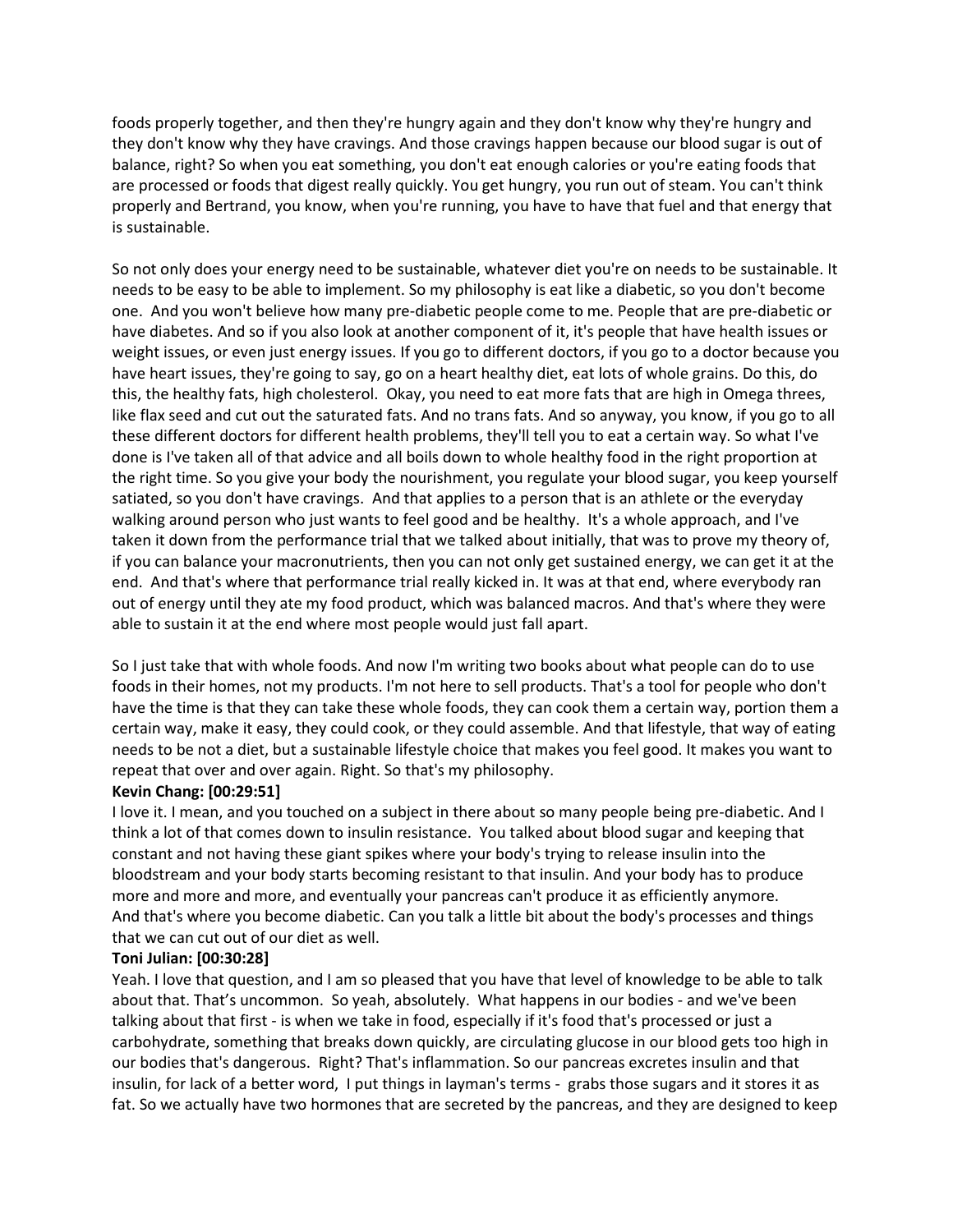our body in balance.

So one is insulin that everybody's heard of and the other is glucagon and that's what keeps our blood sugar from going too low. So we want to stay in this, really what I call it as the green zone, which is where your intake of food keeps you just kind of modulated in that. So you're not spiking up, you're not spiking down. What happens when we have foods, say I'm just going to take 'em, you know, a donut. Let's just say, for example, so it's high fat, it's high sugar. It's highly processed, no redeeming nutritional value whatsoever. You eat that and your glucose kicks in. It's going to spike. It's going to take all of that. All those extra calories. And it's going to store it as fat really quickly. Cause you can't possibly burn them. Right. Then unless maybe you're running like... it's like, I need a spike of extra energy, you know? But for the normal person, no, it doesn't really work that way. So it stores it as fat. And then what happens is because you have that high, then you have a low and that low is when a lot of people like three o'clock in the afternoon, they get that slump. Maybe they've had too big of a lunch or something. They get that slump, their blood sugars low, and they feel like they need to have something quick again, which is self-medicating to bring them back up into that, that zone. And what happens is when our blood sugar is high, we store fat. When our blood sugar is low, we lose muscle. And the reason we lose muscle is because our bodies are trying to find that sugar again, somewhere, that glucose. And it's gone through the blood and it's not there. And so it's going to go to the muscle because it needs it from somewhere. It's a survival thing because our brains have to have glucose to function. You've probably not eaten for awhile and then gotten a headache. Maybe some of our listeners here today have gotten headaches. And usually it's because they have, it's kind of a low-glycemic response to not eating, right? Because our blood sugar is too low. And so what happens is to protect our brains, our body's going to go after our muscle because that's the fastest source of finding that sugar to fuel our brains.

What happens with people, and people that I've coached a lot is that, you know, if you look at that green zone of where you're supposed to be at, and that's, by the way, where your blood sugar is between, I think it's 80 and 120 milligrams per deciliter, all right. It's a nice, safe blood sugar zone. Above that people will say you're pre-diabetic or diabetic and low people can become hypoglycemic instead of hyperglycemic. So what happens though, is people, if they're not eating properly, if they are waiting too long between meals, if they're not eating the right foods that are keeping them satiated and break down slowly in their bodies, they're usually in the upper zone or the lower zone. And even like vacillating up and down in between. What happens is we are destroying our metabolism because we're losing our muscle mass, right? So we're either storing fat, losing muscle, storing fat, losing muscle, and it's that cycle. So if you can get people to eat small meals of balanced macros, lean protein, complex carbs, healthy fats, and you can do it every few hours. Doesn't have to be three hours or four hours, but basically enough food so the food has a chance to metabolize and break down. But then your body will tell you if you're in touch with it. If you start feeling hungry again, that's the time to eat again. Right? The benefits of that is that we feel good. We have endurance, we have energy, we are maintaining our muscle, we're allowing our bodies to work optimally. We're allowing our hormones to function. And we feel good. And then we have the energy to do our sports and our running and our weight training and our hiking and feeling good. So that's how the body responds. And it's ideal because if someone is prediabetic, they can totally reverse that. It is totally doable. I have helped people bring their cholesterol levels down, reverse prediabetes, get back into the right zone and, you know, hopefully with that, their pancreas becomes healthier. It's not as taxed, right. It doesn't poop out and they're able to help regulate themselves. And our bodies are amazing. You know what? Those two hormones, they want to help us. But if we keep abusing our pancreas, then that's what happens is that that's the result of it. And Kevin, you asked about what foods are healthy for us. if I can just go into that for a few minutes. **Kevin Chang: [00:35:43]**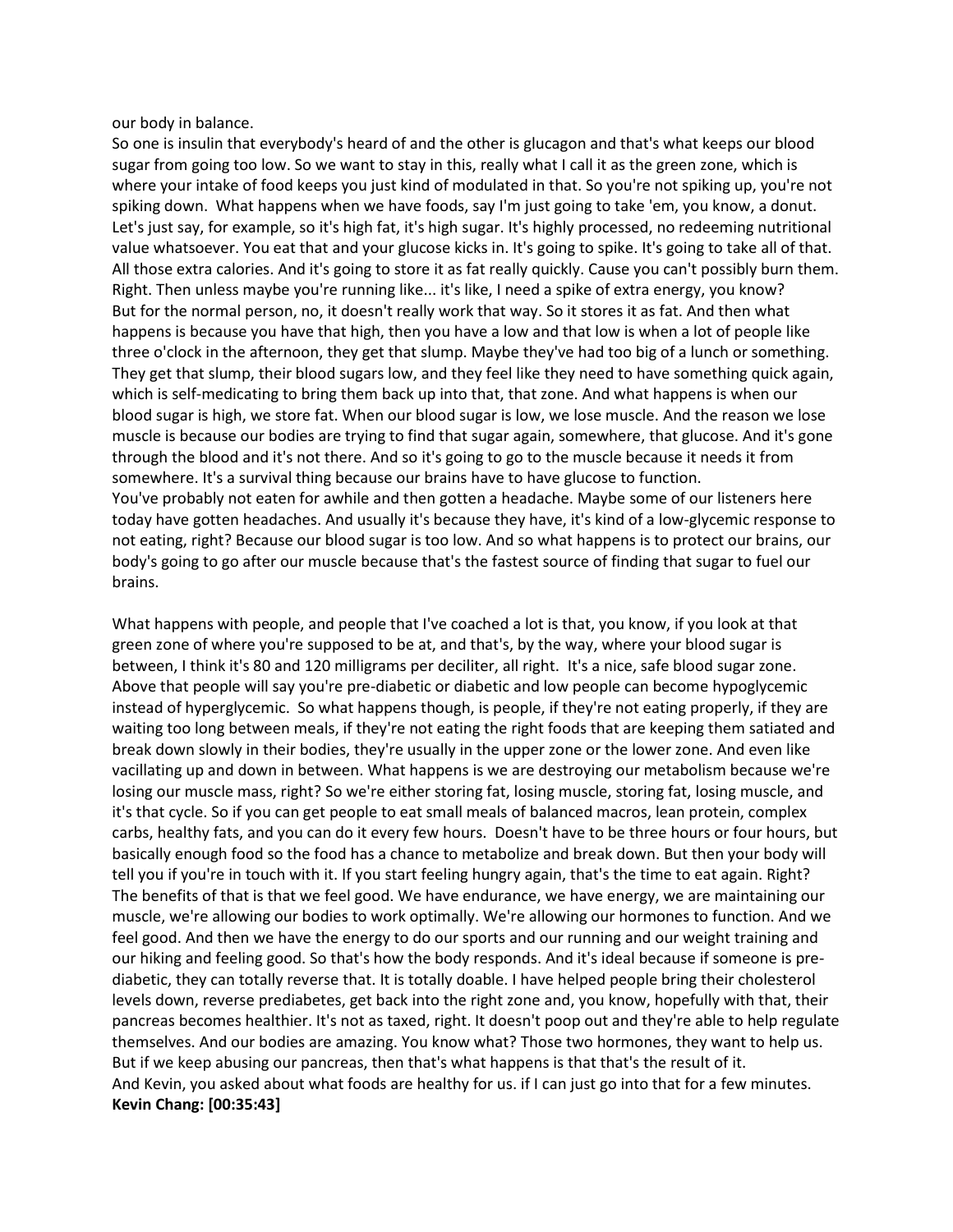#### Absolutely.

#### **Toni Julian: [00:35:43]**

That's great. So I always build a meal and I teach people how to build a meal. I always build it around protein first and for somebody my size I'm five three, and about 130 pounds. And so for somebody my size. I eat about 300 or 350 calories, about four times a day. Someone Bertrand's size, maybe you want to double that, right? At least. And on days where you're exercising, you know, you have to of course take in more calories. But what I do for every meal is I think of protein first. And so in the morning it could be, I make a smoothie and I use almond milk, that's unsweetened. And I use a protein powder that doesn't have anything in it besides protein. And I add flaxseed meal to it. I add greens. And what I do is I take, you know, when you buy greens at the store and it's in this huge container and it's all, all these organic baby leafy greens and it goes bad in about a day and a half.

#### **Kevin Chang: [00:36:39]**

Yes. Yes.

### **Toni Julian: [00:36:42]**

Yes. I take half of that out and I put it in a freezer bag and put in the freezer, because I want greens, I don't want fresh greens every day. I start my day that way - is I'll take a cup of that and I'll put it in my smoothie. So I'm getting my greens, my complex carbohydrates are my greens, sometimes I'll put oats in it. My lean proteins are, would be the whey protein and I also use collegen peptides. And collagen is really wonderful. It is also a source of protein. And also as we age, we don't produce collagen as well. Our oxygen doesn't get to those places in our body as readily as somebody younger.

So it's important to do that. And anybody over about 55 needs more protein than they did when they were younger, because we're not absorbing it at the same level. So yeah, you do all that. Put it in a smoothie. Your healthy fat would be your flaxseed meal, or you can put flaxseed oil or olive oil on it. And that allows you to just pack your body in the morning with all these nutrients. Right. And sometimes I'll do that. Sometimes I'll use my own product. If I'm a rush, I don't have time to do the whole blender thing. And then every meal, you know, you plan ahead, you meal prep. And so that way you always have something on hand, you don't want to get into an emergency where you eat something that's not healthy for you and you throw off your blood sugar.

And what I do also is whatever I make for dinner one night is I'll have that the next day for lunch. You can either meal prep and freeze and all of that. Or you can leverage that. So for breakfast, for example, I'll choose from three things every week. And this is just to make it easy for people.

Don't say I'm going to have 20 options for breakfast. What are your three top things are easy for you to do. So if one is my smoothie, number two is my own protein oatmeal. And number three is I also have pancake mixes that, like this morning I had, I made pancakes yesterday. I had a couple for breakfast today. So it's just easy. You can eat them cold if you want. A cup of decaf coffee, and my water with my lemon in it. You know, I use lemon in my water all the time. So you just pick three things that are easy for you - could be an egg omelet, and then you make little frittatas that you refrigerate and just grab and go. Right. And then, so for dinner, I always build that around the lean protein.

And I don't know, let let's do an experiment. Let's pick a, okay guys, let's pick a lean protein.

# **Kevin Chang: [00:39:00]**

Chicken.

**Toni Julian: [00:39:00]** Chicken. And what about you, Bertrand? **Bertrand Newson: [00:39:02]** Turkey. **Toni Julian: [00:39:02]** Turkey. Okay. So for you, how many ounces would you each eat for a normal meal? Five ounces?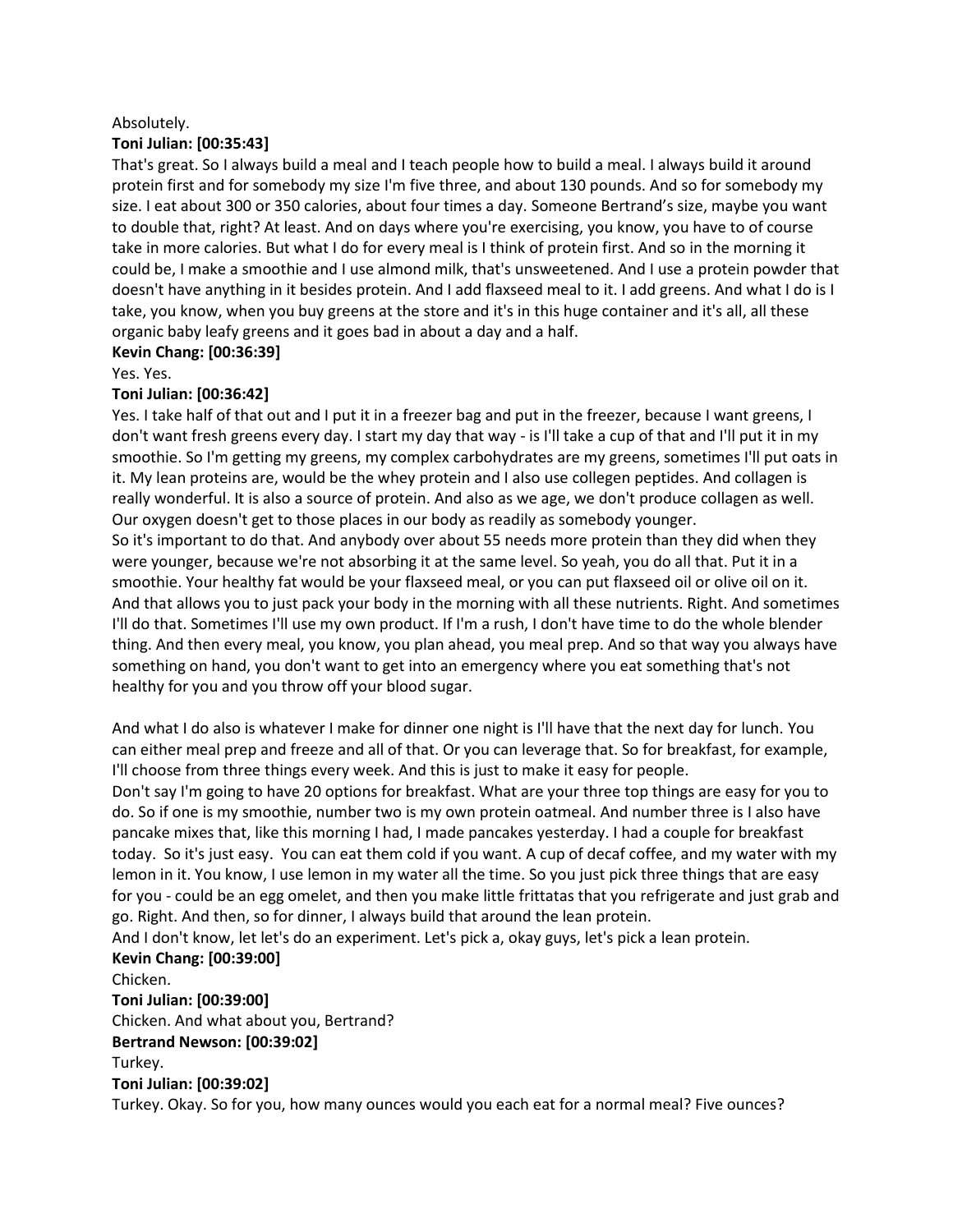### **Kevin Chang: [00:39:07]**

Yeah, probably be five, five to six ounces. Yeah.

### **Toni Julian: [00:39:09]**

Five to six. Bertrand, what about you?

### **Bertrand Newson: [00:39:11]**

Agree. Same.

# **Toni Julian: [00:39:12]**

Same. Okay. And then if you want to pick a complex carbohydrate, what would that be?

# **Kevin Chang: [00:39:16]**

Usually like a sweet potato or some sort of vegetable. Usually I'll do something in an air fryer or something.

# **Toni Julian: [00:39:23]**

Ah. Awesome.

# **Kevin Chang: [00:39:24]**

So probably combine the fats with my protein, I'll spray a little bit of fat in the air frier.

# **Toni Julian: [00:39:29]**

That's great. And then let's see, Bertrand, what would be your complex carbohydrate.

# **Bertrand Newson: [00:39:32]**

Would brown rice fit in that category?

# **Toni Julian: [00:39:34]**

Yeah, absolutely. So it would be the grains, fruits or vegetables, right. And then the healthy fat would be - literally you need at least a tablespoon of healthy fat, and this is where people will kind of go off. They'll focus on those two things, but not integrate the fats into it out of a 300 calorie meal. I like a hundred calories of that to be fat, a healthy fat. And what that does is that lowers your LDL and increases your HDL, your healthy fat, right? So it could be avocado. Like I put on avocado on a lot of things, you know, in your fryer, you could add a tablespoon of...

### **Kevin Chang: [00:40:07]**

Avocado oil

# **Toni Julian: [00:40:09]**

Avocado oil. That's perfect. Yeah. So your healthy fat could be something like that and that rounds out your meal, and then you're getting the right amount. That would be for both of you, the right proportion for those meals for you and Bertrand for you, it'd be half of an avocado and Kevin for you, it might be a quarter of an avocado, a tablespoon.

### (###### Kevin Chang: [00:40:33]

Are you enjoying the show, help us out by sharing the podcast. You can win some cool prizes like headbands, wristbands, training programs, shadows, and more, especially if you're part of an existing running group online community, or have friends that you think will enjoy the show. Get your personal referral link at RaceMob.com/referral.)

I love how you simplify this, because I think people overcomplicate this, you know, you've got Keto, Whole 30 and a bunch of other things, but really what people need to combat is blood sugar levels too often, we are scaling one way or the other with blood sugar. So thinking about low-glycemic index complex carbohydrates, something that will not spike your blood sugar levels, but take a longer time to process and enter the bloodstream. And then the other part of that is satiation, making sure that you're full enough, which is where the protein comes in, the healthy fats come in and making sure that you're not always hungry all the time, because there is, you know, your stomach is full enough. There's the other hormones probably in your body that are telling your body, Oh, I'm hungry at this moment in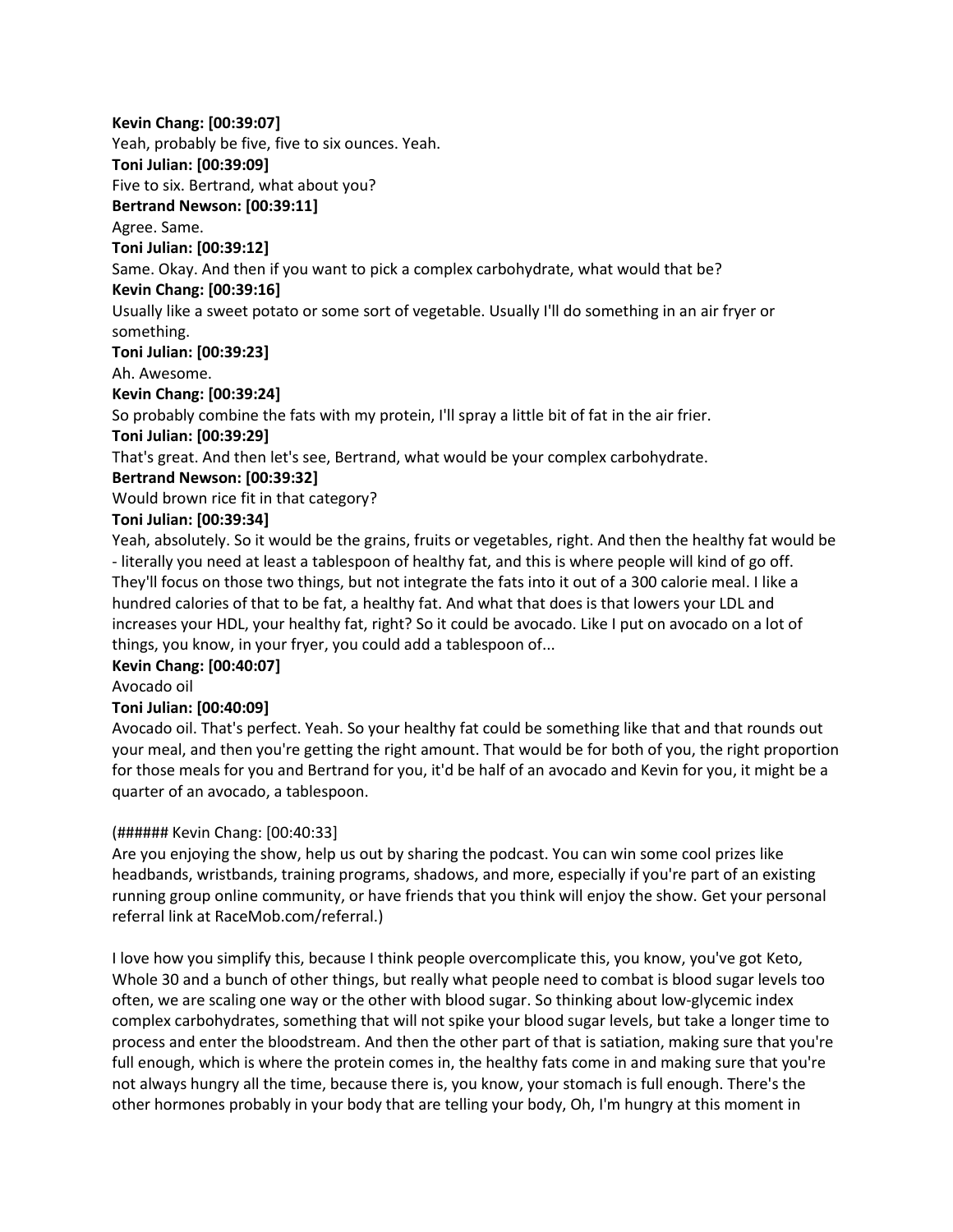time.

So I love just breaking this down and simplifying it and making, making it easy for people to understand. Okay. Complex carbohydrates. We're doing a three, two, one, I think is what you talk about a little bit in terms of portion control and making sure that you have, you know, three protein, the two complex carbohydrates, the one piece of fat in there and making it simple enough so that anybody can understand, okay, this is the type of meal.

And to have that complete meal. That's the one thing that I haven't heard before having that complete three, two, one, a couple of times during the day, rather than snacking on just the apple or snacking on just, you know, a handful of almonds or, you know, something that doesn't have maybe something more complete in there so that you are more satiated.

I love this concept. Yeah. It's. Kind of a game-changer in my mind.

### **Toni Julian: [00:42:28]**

That's great. And just to further explain three, two, one. If someone was looking for a diet that was 300 calories, and then you guys could just of course double this, it's totally scalable, but this is kind of the minimum food. So the three would be three ounces of lean protein, right?

For you, it'd be six. You just double that the complex carbohydrates, the two would be two cups of like vegetables. And it breaks down a little bit so that because there are starchy carbohydrates and we were talking about the glycemic load or the glycemic index is that starchy carbohydrates are more calorie dense right? Whereas leafy greens are not as calorie dense. So say, for example, a cup of leafy greens is 50 calories. A cup of yams, a starchy carbohydrate would be like a hundred or 150 depending. Right. So it would be two cups of like, you know, just brussel sprouts, some leafy green, some sort of greens. What would else would be in there like cabbage, that kind of thing. When you get into the starchy carbohydrates, those are more calorie dense, so you need less of them. And then you've got, okay, you just eat a little less of that, but then you add your healthy fat. And that's where the one comes in. One means one serving. And the reason I kept it to that, it's not like a tablespoon necessarily, but one serving of an avocado people get confused. Well, what's one serving. It's not a whole avocado. It's a quarter of an avocado. And what is one serving of fat? One serving of fat, about a hundred calories is one tablespoon of the oils. one serving of flax seed meal is two tablespoons because it's not as dense. So what happens is if you get those proportions, right, it's a little bit to learn. But once people understand that concept, it is really easy and they just think three, two, one, and they build their meals that way.

And what that does is you talked about glycemic index. There are lower glycemic foods, but if you do have a food in there say, for example, brown rice that is calorie dense and maybe higher in the glycemic value, when you combine it, you drop the entire load of that meal, right? So it doesn't mean you can't have higher glycemic foods. You just combine them with the fats and with the protein and it metabolizes slowly, and it keeps your blood sugar regulated. So that's where people go wrong. And that's, I think where people think, Oh, rice is bad for you or quinoa is bad for you or oats, you know, the whole Keto thing, you know, I think it's great. If people buy into a diet that works for them, that's the important thing. Really my goal is to hit the masses of people that are walking around out there that are maybe athletes or non-athletes, but where they're starting to kind of spiral and they're seeing their health erode, they're seeing themselves aging, they're concerned about their mental health, about their energy. And a lot of it, if they just start with the diet and start to turn that around and just implement this basic concept, and then they'll be successful and then they'll feel good that they're successful with it. Right? And so I think that's so important.

### **Kevin Chang: [00:45:31]**

That's incredible. I mean, I think we are what we eat. What we eat is such an important factor into how we feel on a day-to-day basis. And we talked right before we went on this podcast about introducing a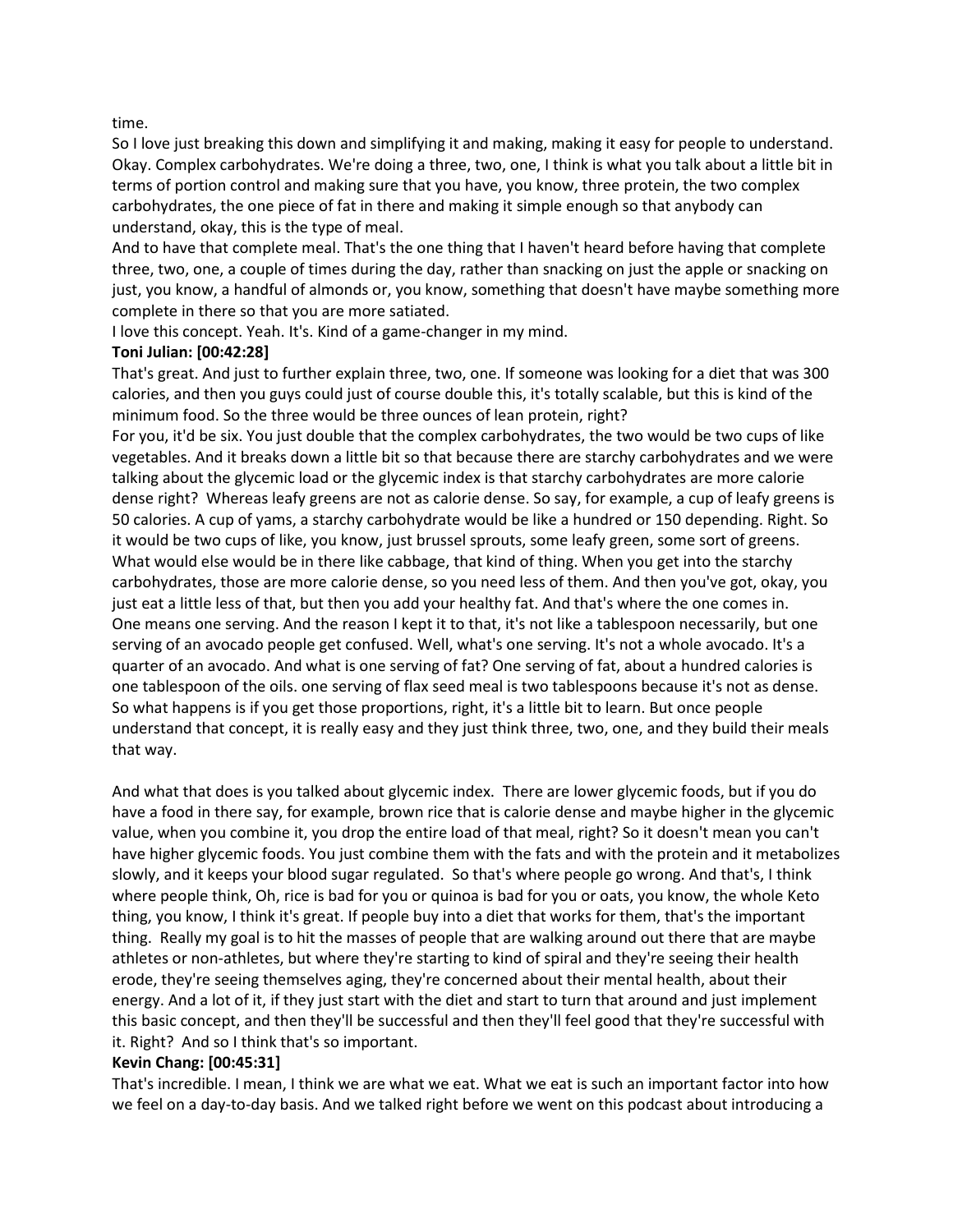challenge for our listeners, our audiences. A collective challenge to cut the crap. And we said 14 day challenge, where we are going to cut out a lot of the things that are making us feel bad. Can you talk to us a little bit about why 14 days? Why do you think 14 days is a good amount of time for people to experience the challenge? And what are we going to cut out of our diets **Toni Julian: [00:46:04]**

Well, I'm excited about this. This is wonderful. And you're all doing it with me. We're going to do it together. That's when we're successful is when you get people together and you get that energy going and you're not doing it alone. None of you guys are alone out there. 14 days I think is perfect because it usually takes people a couple of days to get their mind wrapped around it. They're like, well, I know I need to get more healthy food. I need a trip to the grocery store. I need to kind of get acclimated to this challenge. And then also I think 14 days, because once people get into it, they realize, Oh, day one, just take one day at a time. Right? Oh, I did that today. That's great. So at the end of a week, your body really starts feeling good. Like I have done this where I'll be on a walk. I will feel absolutely high, like elated because nothing is in my body. That's going to take me down. Right? Not one thing. And so when you eat clean, you feel so much better. It's like, why did I ever do what I did before?

And sometimes we'll go back and we'll have that reminder of like, Oh, I drank too much. I'm like, okay. That was a reminder. I know we all do it. I do it too. Sometimes I'll have too much wine, maybe two and a half glasses of wine. And I just won't feel good the next day. I'm better not drinking it. So back to the 14 days. It gives people enough time to feel good. And then they will also see results in their body. They'll notice that their eyelids aren't puffy they'll notice that their skin looks better. They'll notice that they have energy. They'll notice that their pants fit a little better. And I'm not talking about scale weight. It's not really about that, but taking out all the things that bring us down and that makes room for all the good things that we can bring in. So foods for example, that I totally stay away from when I run this, I call it, cut the crap. We can call it whatever we want. The crap is anything that is white and processed. So white rice, white bread, sourdough breads, um, anything that has sugar in it. You know, cookies, cakes, pies, sweet drinks, fruit juices, people really shouldn't eat, drink fruit juices. Anyway, they should just eat the entire fruit because of all the fiber that's in it. Anything that is alcoholic at all. No beer, no wine, no tequila, nothing like that. My go-to used to be like after a figure competition would be goldfish and tequila. The thing that I craved so much, right? Crunchy salty. And I think people will find when they cut the crap and they eat properly, they won't have cravings. This also takes away cravings.

So yeah, no sugar, no alcohol, nothing processed and no saturated fats, of course. The things to eat would be crowded out. Everything was lean proteins. So that means no bacon, no sausage, right? None of those, the high saturated fat and incorporate whole lean foods, foods that are fresh foods that are whole all of the vegetables. And I would design your plate like, I call it van Gogh, veggies, you know, just every single color side by side. And when you're getting all those colors, you're getting all the nutrients that you could possibly get. And then lots of healthy fats, whole grains to balance out your meals. And, you know, it's surprising people if they find they're hungry at night, sometimes that happens right after dinner. People need to eat. I would tend to go more toward the protein and maybe a little bit of carbohydrate, but we can use our protein while we sleep for repairing. We don't always need the calories or the carbohydrates as much. So like, a, Greek yogurt. And what I love to do is I love to take out all the saturated fat. So the heavy animal saturated fats and the fats that are in dairy, and I replace it with the high omega-3 fats, which are of course the avocados and nuts and seeds and things like that. Right. It's also good for us if we do that. And, and I would just say we just eat as many meals as it is to satisfy us. And when you're satisfied, the only thing that can get in the way is emotional eating. Like, Oh, I feel like something, this or that, or I had a hard day, I deserve this or that. It's like, well, let's rephrase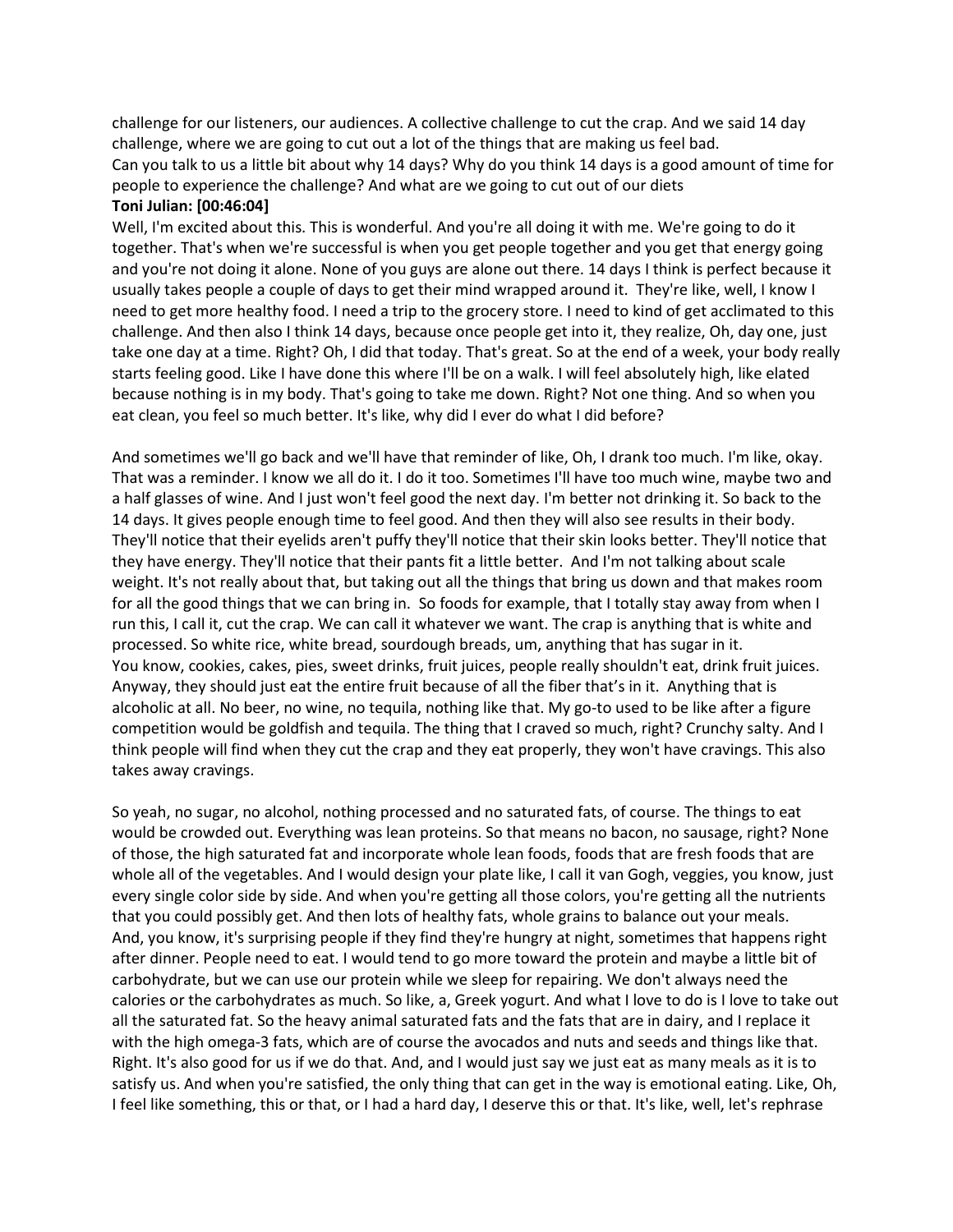that and to not be a victim, but being a warrior and being successful at, Hey, I did this today. This is great. I made huge, huge progress today. I'm going to go to bed, I'm gonna get a good night's sleep. And, by the way, sleep is probably one of the most important things anyone can do, because if they're not sleeping properly, if they're not getting what they need, then that cortisol shoots up and then they self-medicate and eat all the wrong foods and make poor decisions. So a good night's sleep is I think the foundation to everything else that we do in our lives. So yeah.

#### **Kevin Chang: [00:50:44]**

Good stuff. Incredible. Yeah. So we're going to have the Cut the Crap challenge in the beginning of February. And we're going to have a couple of prizes for all of you guys that want to participate. I think a gift basket from Toni, as well as. Some coaching from Coach Bertrand. We're going to have some directions all the way throughout the challenge, both from Toni and from Coach B. So look for that challenge, sign up for that challenge. Tell your friends about that challenge and why not? I mean, you're going to feel better, you're going to feel healthier. You're going to feel sexier for Valentine's day. So let's get into that challenge and help each other out because that community feel is so extremely important. Coach, where are you going to say something?

#### **Bertrand Newson: [00:51:22]**

This is fantastic. Toni, with so many people that you have helped in articulating the journey, the path, and what is the right thing to consume. Most people want to eat healthier and it's tough to do, you have identified. And we're, our challenge is going to be based on that. What have you seen, what's been most successful for people for it to click and to actually make the physical change? Because again, everybody has in common, the want to feel better. I want to be healthier. Now we're educating people on what to do, but where is that secret sauce where people are actually able to put in the physical change, the psychological change, where they have a higher success rate. Where have you seen in your experience where it's helped people kind of make that switch?

#### **Toni Julian: [00:52:09]**

That's a great question. And I love it because it's one that I have dealt with personally as well. Like what was it for me? And I think it's twofold. One is you have to be prepared. You have to take action. You want to be successful at this. Go to the store or have it delivered, right? This is, these are COVID times. It is harder for people I'll acknowledge that, but it is not an excuse not to eat healthy right now. Like right now is the time while we have this time to focus on ourselves and make ourselves a priority. So be prepared, do a little bit of meal prep. Like I make these soups that are full on soups and I'll share my recipes. I'm writing a book. I have 150 recipes right now. I will share those with you. There are balanced macros. These are tools for success for people. So we will give all you guys those recipes and those tools. You have to have the tools to be successful, but you need to take the action. You need to be prepared. Don't allow yourself to be unprepared because if you are, then you're not going to be as successful. And the other thing is, write your foods down. People that journal are 70% more successful than people that do not journal because we are more conscious and more aware of what we're eating when we write it down.

And it's accountability. So grab a buddy in RaceMob, right? Grab a buddy. We're here for you too, and just be accountable to yourself. And then the other part of that is more goes back to Coach B, which is the why for me, my big thing, and I'm getting goosebumps right now - my big thing is where is my higher path? What are my gifts? Am I using my gifts? Can I share them with the world if I'm not the top of my game? No, I can't. And I've proven that to myself many, many times. So if I want to be on that path, if I want to be successful, I have to look at what you go back to MLK. What is my big dream? If you have a big dream and even if you think it's not realistic, it doesn't matter. Have a big dream, set that intention. Be a person at the top of your game, don't be afraid to be that person. Be that warrior, be that person who says this is what I want to be and be fearless about it. You know, I didn't get through life and all the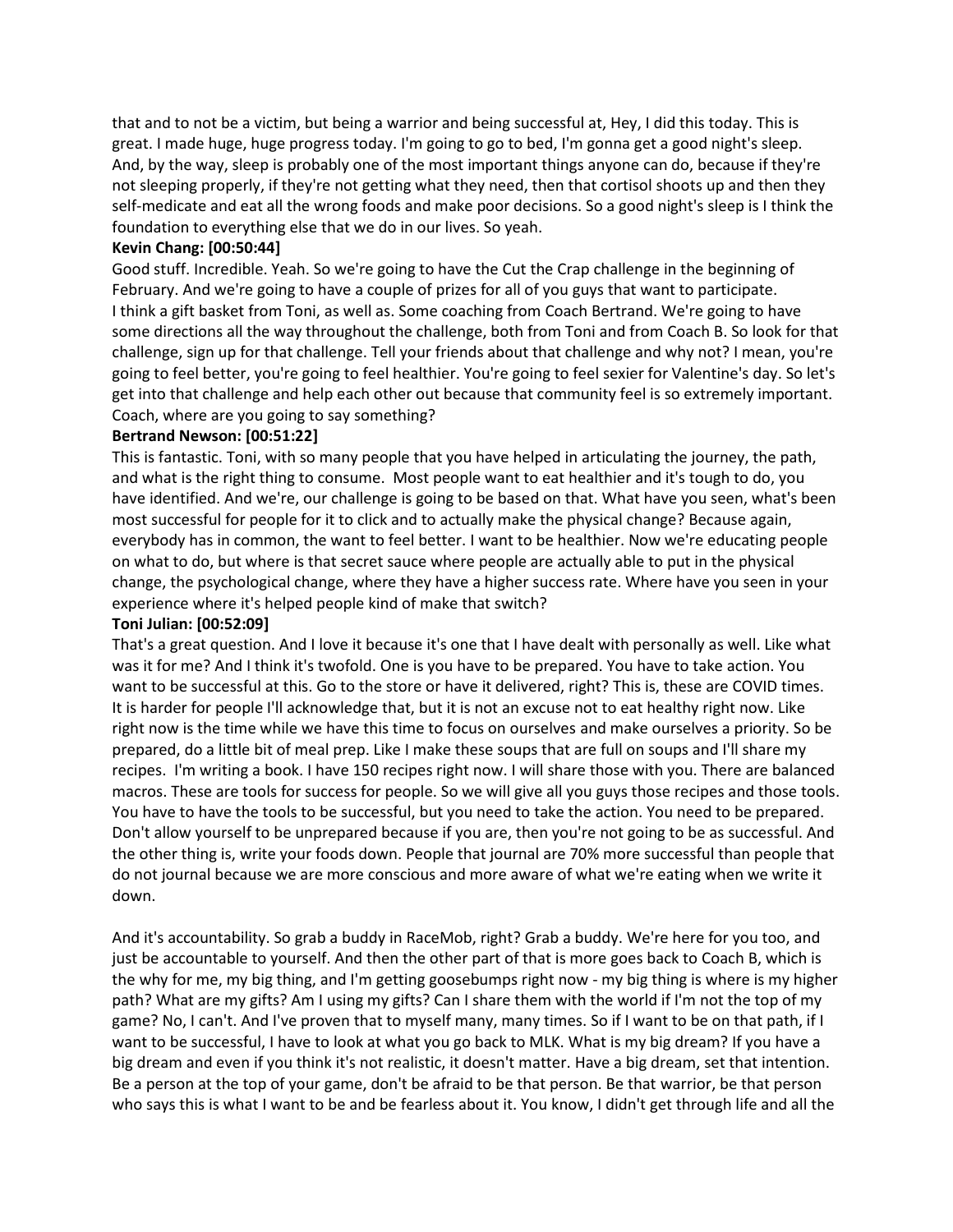hardships and a hard upbringing and terrorism and all kinds of things to get to this point in my life where I'm going to let my nutrition fail me. You know, you have to have that inner strength. And if you don't have it, ask somebody for help to help you along with it. That's why Coach B and Kevin are here is sometimes we just need a little help and there's no shame in asking for help either. Those are the things I have found to be helpful and not fear-based. I've had people come to me - I'm afraid. I'm, you know, I have this, I have that problem. I've got diabetes or whatever. Fear does motivate people, but be proactive. Get there before you need to get there.

### **Bertrand Newson: [00:54:47]**

I mean, tell me that's fantastic. And there's so many things that we have no control over. None that it just it's kind of circumstances, but with your health and wellness you do and diet and physical activity, we are in complete control. We own it. You can't outrun a fork and a many cases we can get focused on, well, I'm going to walk more. I'm going to run more. We can get to the gym more, which is great. We preach that we're all about physical activity, but you can completely sabotage all of that. If your forecasts out working your physical activity about what we eat.

And we all see examples of that, but yet we are in complete control. And when you have the support of fellow like-minded individuals in the RaceMob community, and Toni is an inspiring person who has done the work who can show you the path step by step on what's best to eat that can help sustain your uniformness and ward off illness and sickness improve your mood and sharpness and vitality. It's great. So I can't wait for the 14 day challenge to start and to help support each one of you along the way.

# **Kevin Chang: [00:55:57]**

Toni talking about support, can you give us any useful tips for dealing with them? Family or family members or, you know, like I know you have a family as well. So when you change your diet, do you get them on board? Do you try to garner support from them? And how do you deal with that? I know I struggle with that on occasion as well with my wife, trying to get her on board with some of these challenges that I do, or some of these eating habits. Any advice, any tips?

### **Toni Julian: [00:56:24]**

Oh, I sure do. I am married. We have four kids, blended families to talk about complexities. Our last one just left the house. So I was cooking for two children that had celiac disease, which means they couldn't eat gluten, a husband who loves spicy foods that are off the charts that wasn't my taste and I ate healthy. And you know, you can only be a role model. I don't think we can necessarily bring people along the way with us. I learned early on that you can't help people that don't want to be helped, but you just need to demonstrate by being that role model. And, you know, Bertrand and I both know too, you know, we've run groups of people, tried to inspire them through fitness and things. And there were some people that want to be helped and some people that don't want to be helped.

We do our best, you know, our heart is with everybody and we wish this for everybody, but they have to kind of find that thing that clicks in themselves. And when I first started my healthy lifestyle, I got a lot of guff for it. It was, you're not fun anymore. You don't drink, you know, why don't you eat this, you're too thin. And when I wasn't, I was eating 3000 calories a day as a five foot three person - that is a lot. And I just got a really bad time for it. And Oh, you know, why don't you eat this? And, and it's because I think people want company in their bad habits. And so they're going to try to pull you into theirs. So the first book that I wrote, it was named Bite Me, Change Your Life One Bite at a Time. And I called it that because I was really tired of people pushing their agendas on me when I was trying to eat healthy and they didn't really want me to. You know, I did figure competitions. I did a couple of them that were natural. And actually, I don't think I mentioned this, but I tied for first place in figure age 48 in the open against twenty-year-olds. And I changed my body composition from 30% body fat down to, I think it was like 18 or 20% body fat in eight weeks. So this is how powerful the nutritional aspect is of it. And, you know, I just kind of did the normal, like four hours a week of weight training and I did a little bit of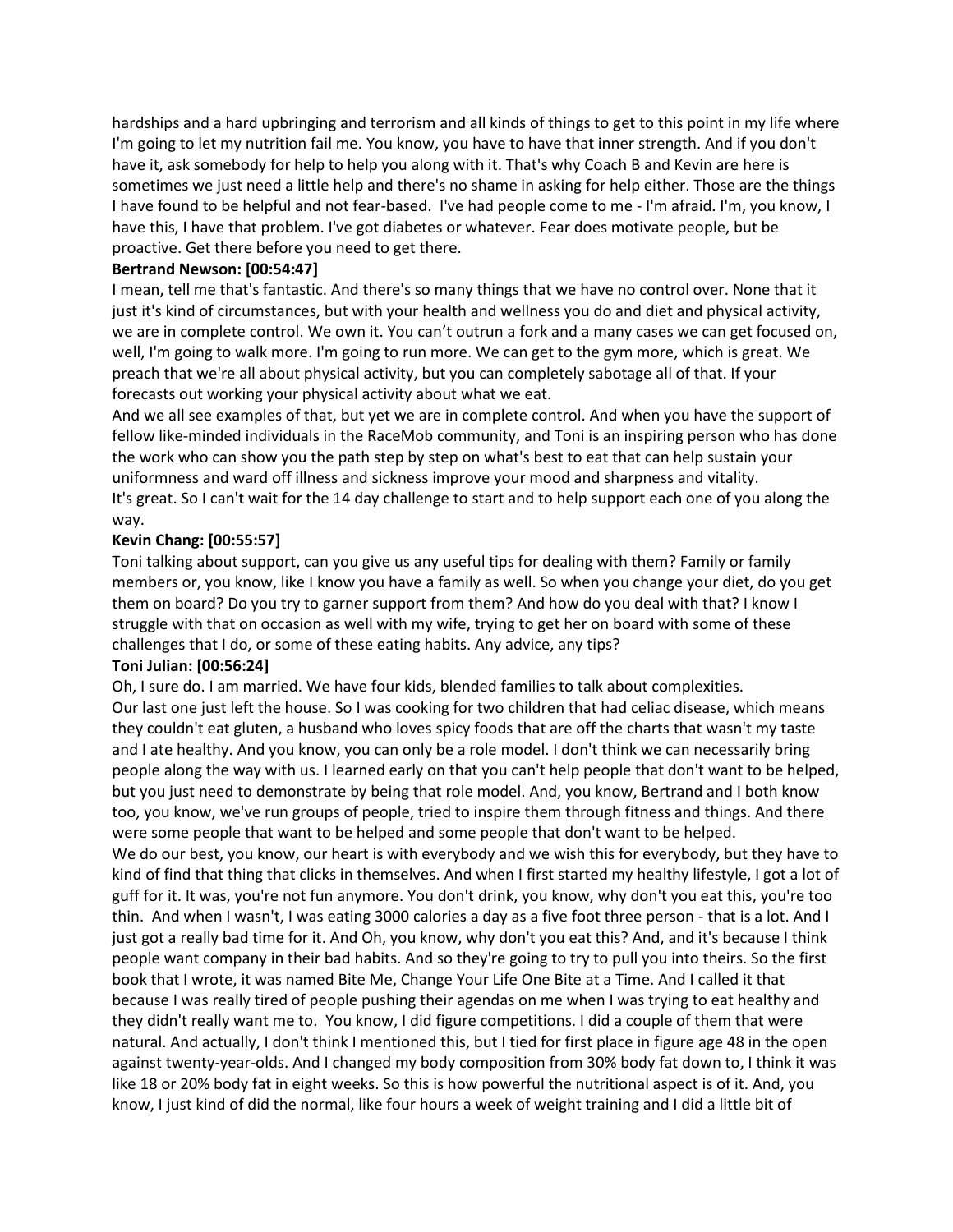cardio, so it really, really wasn't nutritional component of it.

So that was huge. I remember at my birthday party, somebody made me an ice cream sundae and shoved it in my face and said, eat this. And I said, I don't want to eat that. That gives me migraines. It's all sugar. That's not going to help me. And so I called it, Bite Me for two reasons. One was to tell people like, if they didn't like the way I was in my body, I'm the only one that's going to be in my body when I'm 80. Nobody else is. Nobody has the right to push their agenda on me. And so I had to get strong about that.

And, and even now, like when my husband drinks wine, do you want wine? Oh, here's a glass. So just hand it to me. I'm like, I don't really want that. So you have to have strong boundaries around that. And then also to explain to people, look, I'm on this challenge, I would appreciate it for the next couple of weeks if you didn't offer me this, like ask for what you need from other people. And if they do, you can gently remind them with love. Look, you know, I asked you not to not to ask me that, you know, I'm trying to really do my best here. I want to be successful in this.

And so you can't always have company in your household around it, but one thing that's good, you know, talking about like catching on to other people in the household. I remember when our youngest who's 22 right now, I remember she picked up a can of food, she was eight years old. How much fat is in this? Like, Oh, good. Okay. So now my kids are fit. I've got one daughter that went into OCS into the Marines, into the Marine Corps, boot training officer camp. She's now in the San Jose police department Academy kicking, but she is like all out. She is ripped, she's a solid strong person. She's a female warrior and I helped her with her nutrition. So we can't bring everybody along, but the ones that do love and support that, for sure.

#### **Kevin Chang: [01:00:15]**

I love that. And I love that you touched on just how communication is so key, you know, just having that dialogue, letting people know what your plans are, how you plan to eat. Asking for their support, even if they don't want to jump on the bandwagon, asking for them to support, to help you in that journey. That can be so crucial for seeing success versus seeing failure. So I love that. I love that whole story and that piece of advice.

We talked a little bit before that we were going to get into your products because not only do you see this need in the market and you saw the need in yourself, but then you saw that others needed something simple, something easy. And then you went and found the science to go back it up. We talked at the very start of the show, how you recruited people like Bertrand to be part of the whole science behind what you're producing and putting out there. So talk to us a little bit about the products that you have on market.

And we know that you have some new products as well.

### **Toni Julian: [01:01:13]**

Yeah. Thank you for that. Yeah. The food products were really born out of my philosophy and, and it was actually for myself that I started it. I mean, we all, in the fitness industry, we have all taken a bowl of oats and put a scoop of protein powder in it, mixed it up. And it is nasty. You took that concept cause you know, think about it for kids. I owned two businesses. Four children, a husband and three dogs. And, you know, it's a very full life, right? And so trying to set myself up for success was hard. So I started trying to do like hacks in the kitchen. So meal prep, you know, balancing foods, doing things in advance and trying to accommodate my entire family with different nutritional needs was challenging. But it all worked out over time. I kind of started off in my kitchen with this, and then I started making it taste better and started like doing the creative aspect of blueberries and coconut and lemon. Oh, you know, that sounds really good. Ah, there's this whole creative process I'm very left and right brain.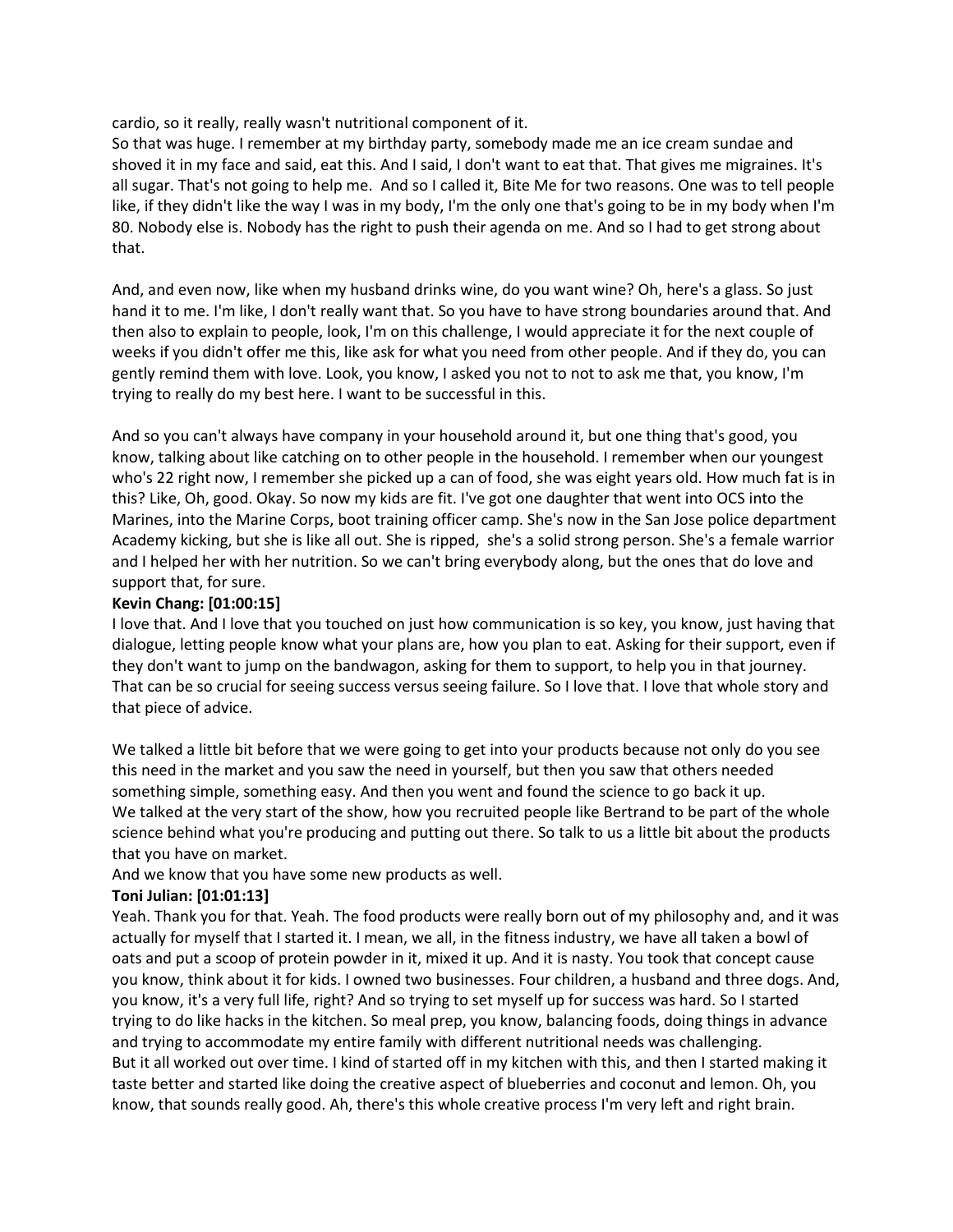So I kind of did the scientific food part of it. And then I did the kind of artistic spin into that and just created this food line. It really was born out of this balanced macronutrient. Concept. And it was a tool for me and then my clients, and also people that I started to know started eating it. And I decided to take it to this one place that produced a batch of it. And I bought a thousand pounds of my first oatmeal and it was cinnamon raisin and it tasted like sawdust. So I had about a thousand pounds of sawdust to sell, and I sold it in five pound things and you know, it just did not taste very good. So as my father became ill, I started helping him. It was really just a love that came out of this, of trying to create food products that were convenient for people. So I would come home after 14 hours with my dad, hospitals and surgeries, and you know, all this chaos to coming home and working on the labels and the creative and looking at the macronutrients and doing the nutrition profiles.

And so I created a line of oatmeal. You know, there's never really a word for it. It's not really oatmeal. It's a protein meal, it's a macro balanced meal and it has the lean protein complex carbs and healthy fats. It has flaxseed in it, so it helps. You know, all those things we talked about before - the oats are great for lowering cholesterol, it has fruits. And so I developed this line and then as I started going, I started realizing, Oh, well not everybody has time to boil water. It's not that hard. Boil water, put it in the cup, but it started evolving. I thought, what else can I do? So I made it into meal bars. And so then the meal bar has allowed me to be able to make it balanced macros and something you can just put in your pocket on a hike. So I was on a hike the other day, I got low blood sugar, got out my spicy mango margarita bar with lime. It was delicious, saved me, got through my hike. So we have these bundles now where people can eat like a little oatmeal in the morning and take a bar

with them in their pack for their run or their workout or whatever else. So it's a great grab and go solution, that little bundle. And then I just started with the meal bars and then

I started thinking, Oh, how fun I would love to do, like during the holidays, everybody starts migrating toward pancakes, all the healthy food, like when COVID hit, I went to the cereal aisle and it was wiped out - all the sugary cereals were gone, but then there's Bob's oats and Toni's protein, oatmeal still on the shelf.

Nobody went for the oatmeal because they wanted comfort food. And that's what people do under duress. They want pancakes and waffles. So I decided to blend my oats into freshly ground oat flour in our commercial kitchen and make a balanced macro protein waffle muffin mix. They are amazing. They're so good. You just add egg, oil, you know, water. Done. So I have that now. And then I made granola clusters that are grab and go also. So everything that I do is, you know, there's no saturated fat, there's no unhealthy fat. There's the omega-threes and Bertrand is showing a picture. Yeah. That's our blueberry coconut lemon flavor. So good. I have this whole lineup now, and I think what's beautiful about it is that a lot of people don't want to eat mass produced food. These are whole ingredients that we make in our commercial kitchen.

And I will tell you that during COVID, I don't have a staff because it's not safe for anybody. My husband, who's a CEO, comes down to the kitchen and we create all this work together ourselves right now. And I am always in the kitchen. So we're a small business. It's all we do. All the shipping ourselves. We I've done all the label, design, all the packaging, all the nutrition facts. And it's a tool for people. You know, it's a way for people, like if they don't have the ability to make an omelet that morning, they can do this instead. So it keeps people from those emergency situations. And I know that's just one of my three meals. I, and my husband, have a bar every afternoon at about three o'clock and that holds us over til dinner. So our blood sugar doesn't get low.

**Kevin Chang: [01:06:28]**